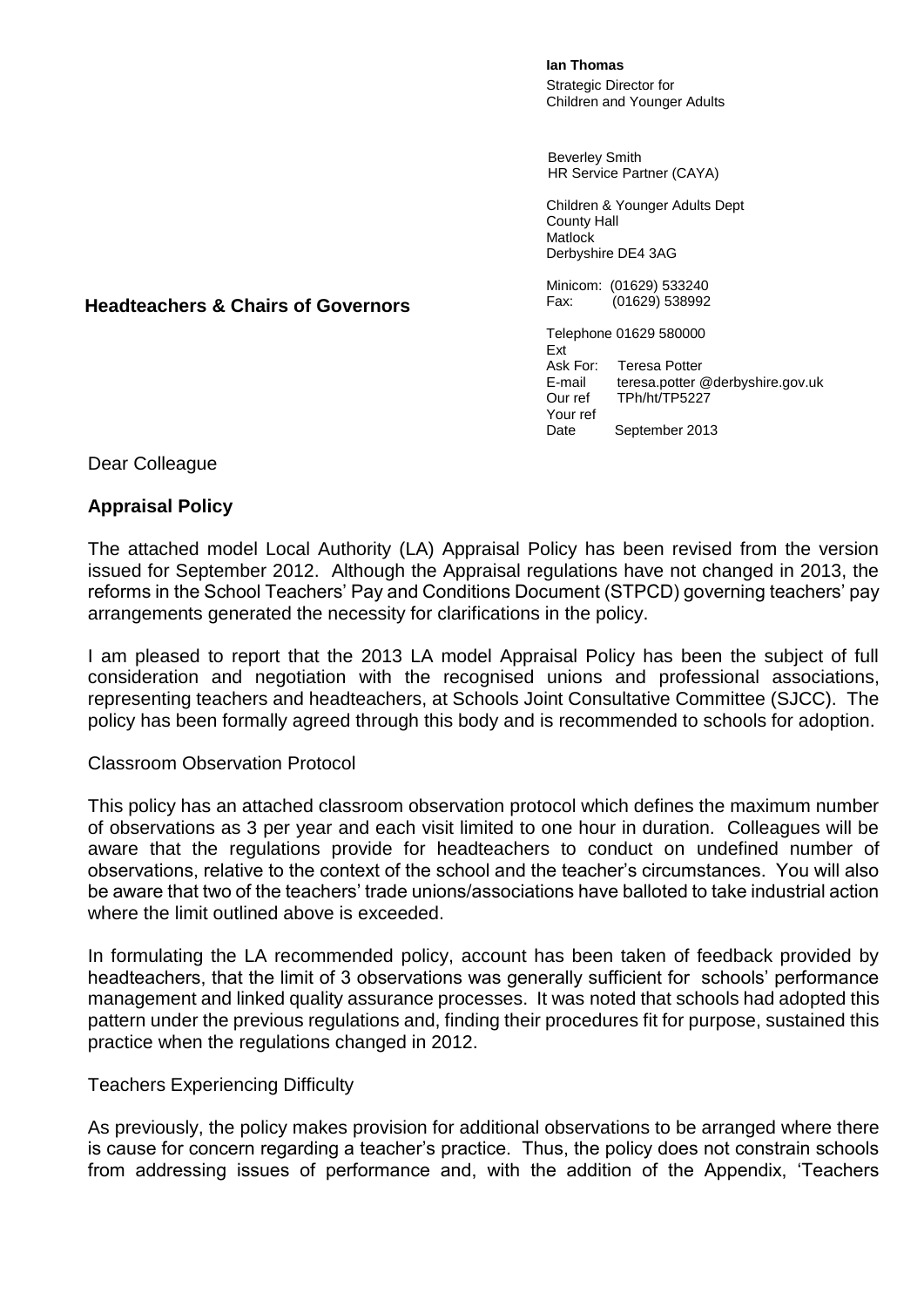Experiencing Difficulty – Advice on Informal Structured Support and Monitoring', it provides a framework and additional guidance for school leaders tackling concerns about teachers' practice.

Colleagues will remember that the 2012 regulation changes removed the procedures for first addressing issues of underperformance, through informal structured support, from the competence procedure into the appraisal process.

#### Monitoring Progress

One aspect of the policy which attracted alternative views between members of SJCC, related to the conduct of in-year meetings. The policy recognises that there is no requirement to schedule formal meetings to review progress through the year. There is, however, a very important need to maintain professional dialogue to ensure appraiser and appraisee are both clear about whether progress is on track or whether any adjustments are advisable.

It is advised that headteachers, in consultation with their staff, determine how this is best managed in the context of the school. On the one hand there is a commitment to avoid unnecessary workload and bureaucracy and, on the other, the recognition that the appraisal process is a priority both in enabling teachers to develop/progress and schools to improve. Clearly the occasions when teachers receive feedback on observations could provide opportunities for appraiser and appraisee to 'touch base' on the overall progress towards objectives and how planned CPD is impacting. The watch words of the previous performance management regulations are still good advice – there should be 'no surprises'!

#### Policy Adoption

The issue of the Appraisal Policy concludes the successful agreement of all three policies key to this area of staff management and leadership (Pay Policy, Appraisal Policy and Competence Procedure), providing schools who adopt them with a comprehensive framework within which to work.

The new policy will need to be formally adopted by the Governing Body and it is important to ensure staff are fully conversant with the document. In particular, appraisers need to be clear of their responsibilities and appraisees familiar with the implications for them. If schools decide to adopt alternative policies they need to first conduct formal consultation with their staff and with the trade unions/professional associations.

If you have any queries about the policy or its operation, please contact your HR Advice and Guidance team contact.

Yours sincerely

British

**Beverley Smith** HR Service Partner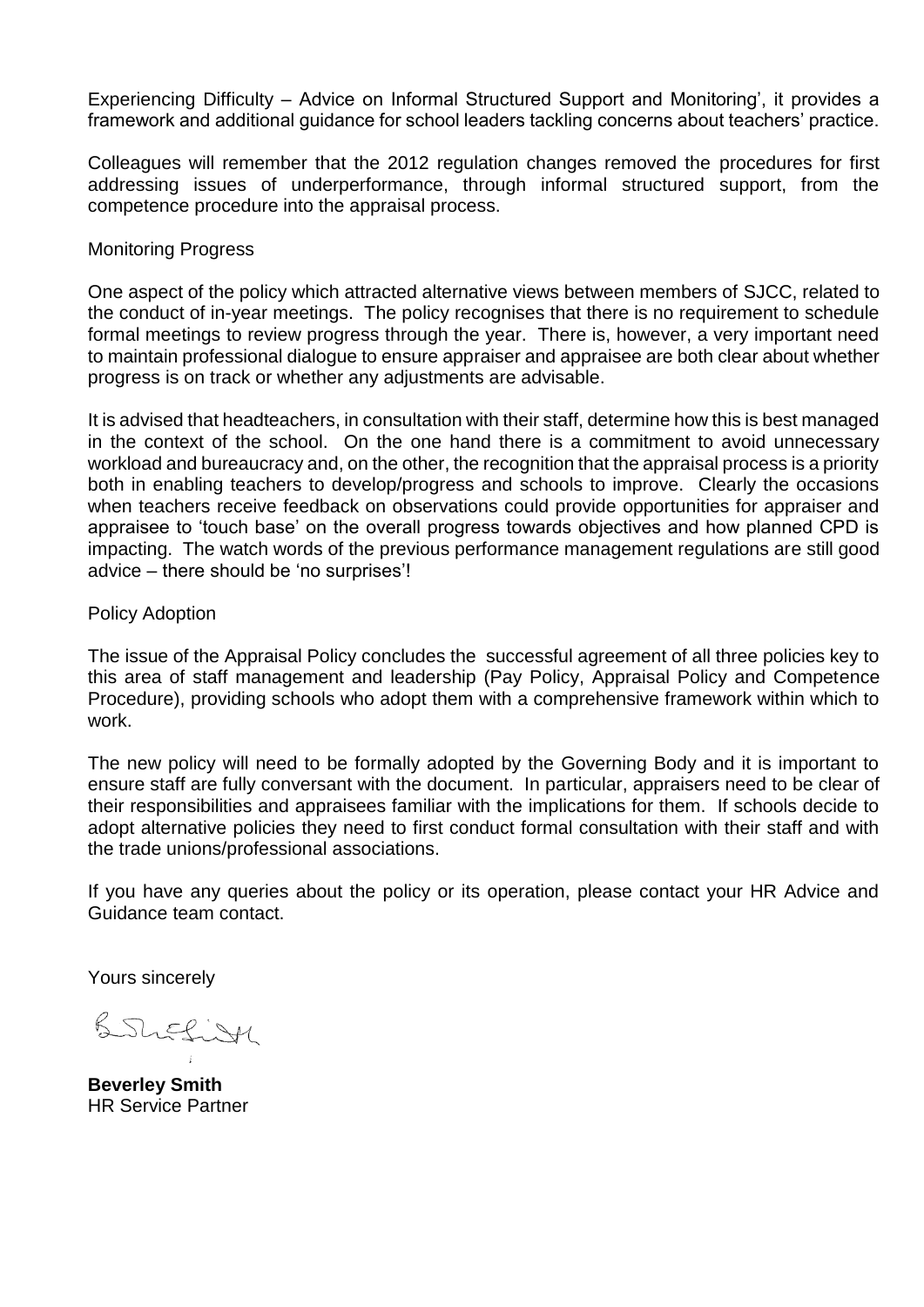# **TEACHER APPRAISAL**

**A sample policy for Schools, reflecting the 2012 changes to Appraisal Regulations, 2013 School Teachers' Pay and Conditions Document and relevant guidance.**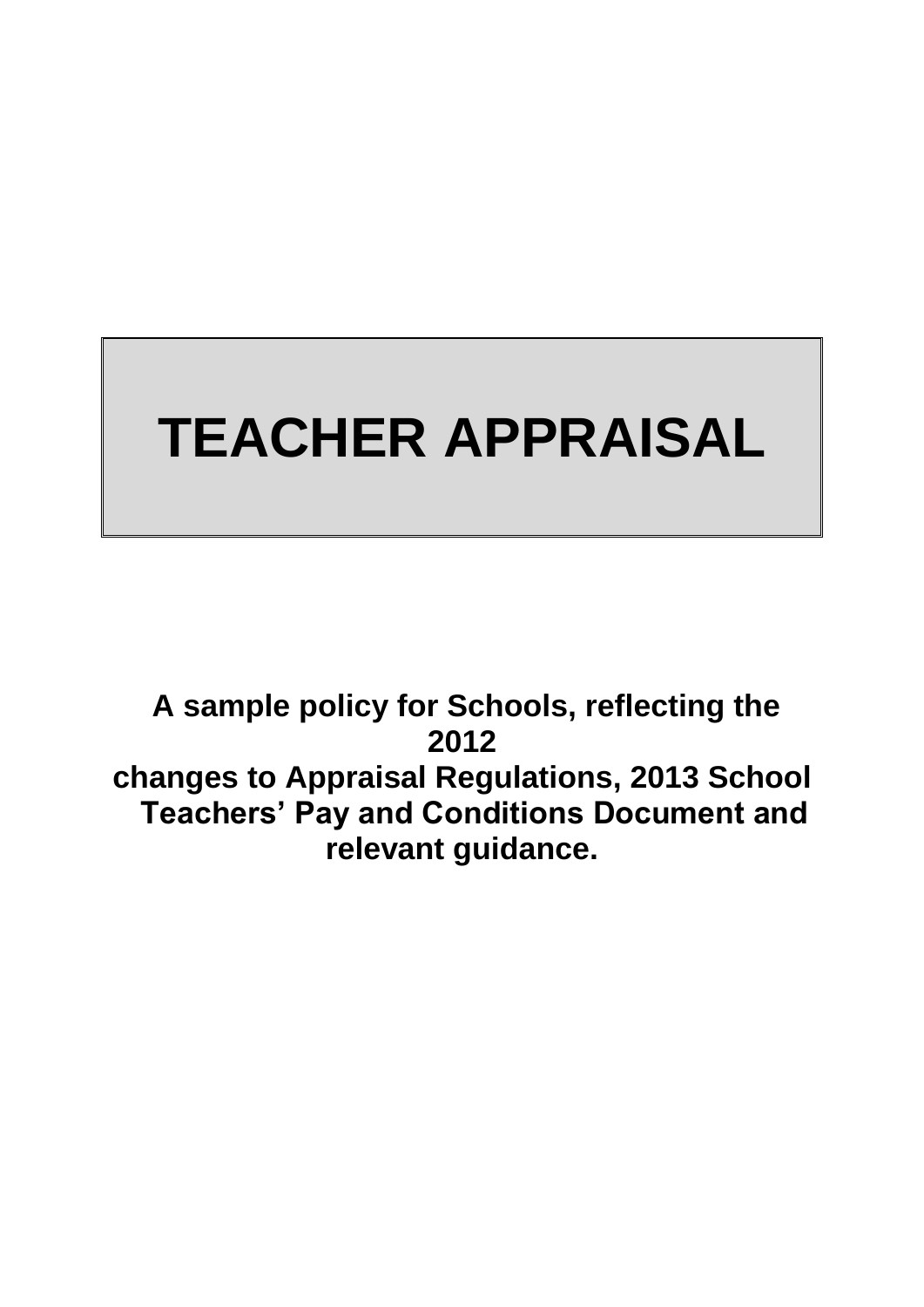**Date Reviewed: September 2013**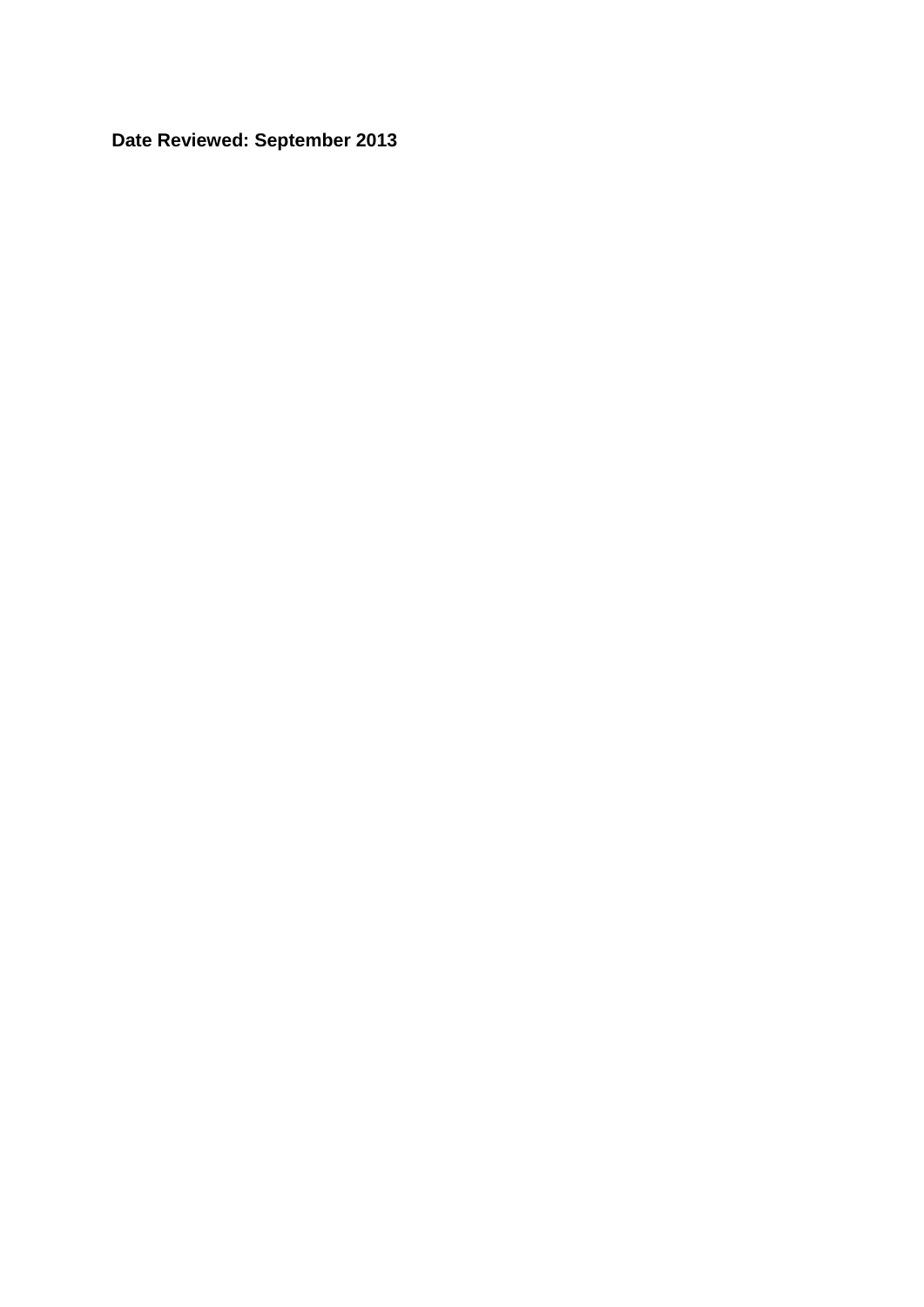# **Contents**

| 1.<br><b>Purpose</b>                                               | $\mathbf{2}$            |
|--------------------------------------------------------------------|-------------------------|
| <b>Application of the Policy</b><br>2.                             | $\overline{2}$          |
| <b>Appraisal</b><br>3.                                             | $\overline{\mathbf{4}}$ |
| <b>Appraisal Period</b><br>$\bullet$                               |                         |
| Appointment of Appraisers<br>$\bullet$                             | 4                       |
| <b>Setting Objectives</b><br>$\bullet$                             | 5                       |
| Observation<br>$\bullet$                                           | 6                       |
| Development and Support<br>$\bullet$                               | $\overline{\mathbf{z}}$ |
| Feedback & In-Year Monitoring<br>$\bullet$                         | 8                       |
| <b>Annual Assessment</b>                                           | 8                       |
| Pay progression<br>$\bullet$                                       | 9                       |
| <b>Representation and Appeals</b><br>$\bullet$                     | 9                       |
| 4. Teachers Experiencing Difficulties                              | 9                       |
| <b>Transition to Competence Procedure</b>                          | 10                      |
| <b>Monitoring &amp; Evaluation of the Policy and Process</b><br>5. | 11                      |
| 6. General principles underlying the policy                        | 12                      |
|                                                                    |                         |
| <b>Appendix 1</b><br><b>Classroom Observation protocol</b>         | 14                      |
| <b>Appendix 2</b><br>Teachers Experiencing Difficulties, Advice on | 17                      |

Informal Structured Support & Monitoring

**Please note**-statutory requirements from The Education (School Teachers' Appraisal) (England) Regulations 2012 are shown in **bold** below, other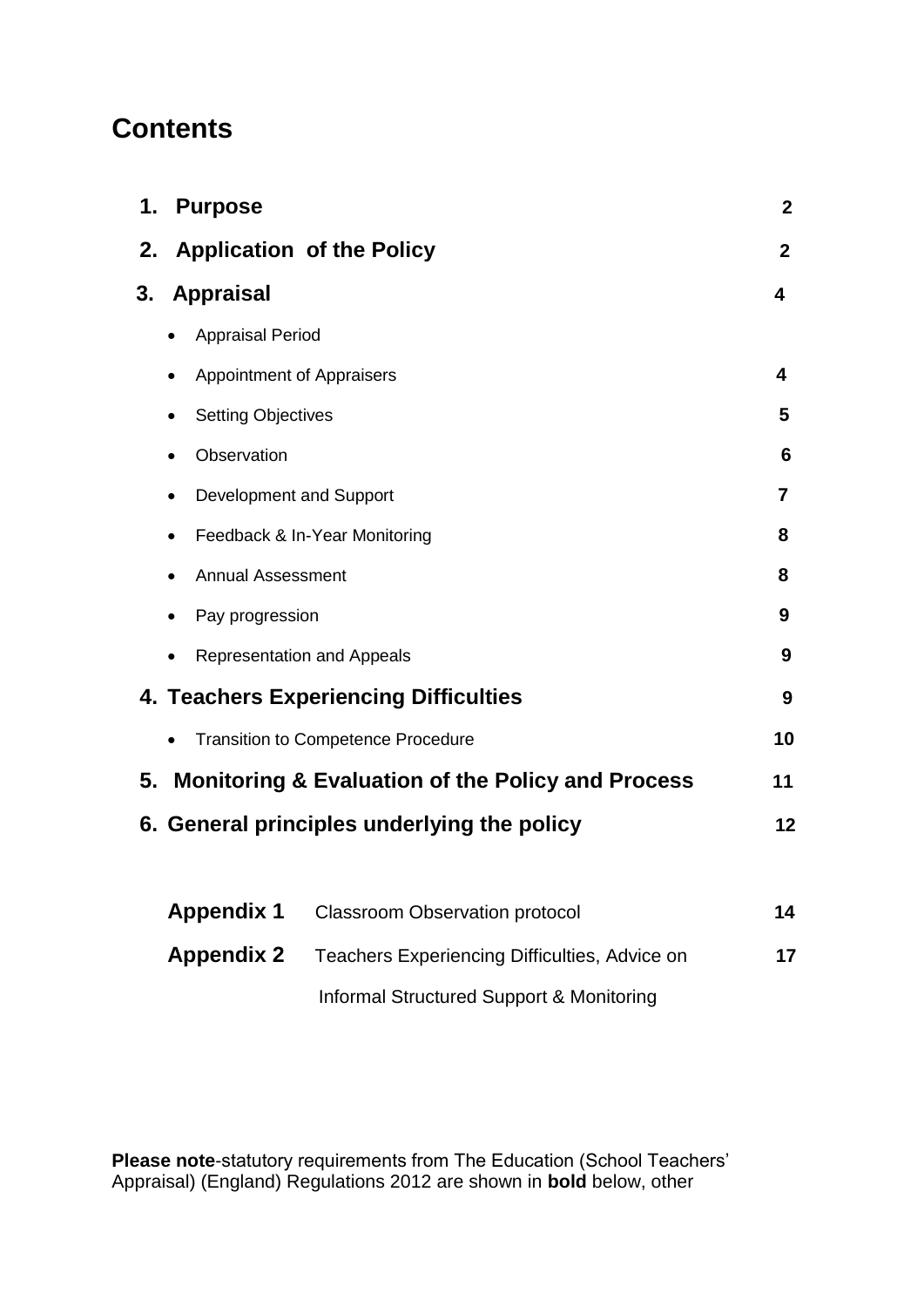recommended content either from the DfE model policy or from the Local Authority is shown in plain type and statements which schools are encouraged to consider, as relevant for their own school, are shown in *italics.*

# **Policy for Appraising Teacher Performance**

The Governing Body of \_\_\_\_\_\_\_\_\_\_\_\_\_\_\_\_\_\_\_\_\_\_\_\_\_\_\_\_\_\_\_\_\_\_ School adopted this policy on\_\_\_\_\_\_\_\_\_\_\_\_\_\_\_\_\_\_\_\_\_\_\_\_

It will review it in *(insert date or number of years)*

**(The Governing Body is required to adopt and make available to teachers employed at the school a document which sets out the appraisal process for such teachers.)**

## **1. Purpose**

This policy sets out the framework for a clear and consistent assessment of the overall performance of teachers, including the head teacher, and for supporting their development within the context of the school's plan for improving educational provision, performance and the standards expected of teachers. The school is committed to providing high quality professional development that supports pupils in achieving their potential. The policy is intended to reflect the principles of fairness, equity and confidentiality.

**In accordance with the School Teachers' Pay and School Teachers' Pay and Conditions Document (STPCD) 2013, decisions regarding the pay progression of teachers will be made on the basis of performance, with reference to the teachers' appraisal reports and the pay recommendations they contain.**

## **2. Application of the Policy**

**The policy applies to the head teacher and to all teachers employed by the school, except those on contracts of less than one term, those undergoing an induction period, in accordance with the induction arrangements for school teachers (ie Newly Qualified Teachers), and those subject to the Formal Competence Procedure.** (*Wherever school terms are cited in this policy, this refers to the standard 3 term school year)*

Appraisal in this school will be a supportive and developmental process, intended to foster professional dialogue between colleagues and designed to ensure that all teachers have the skills and support they need to carry out their role effectively. It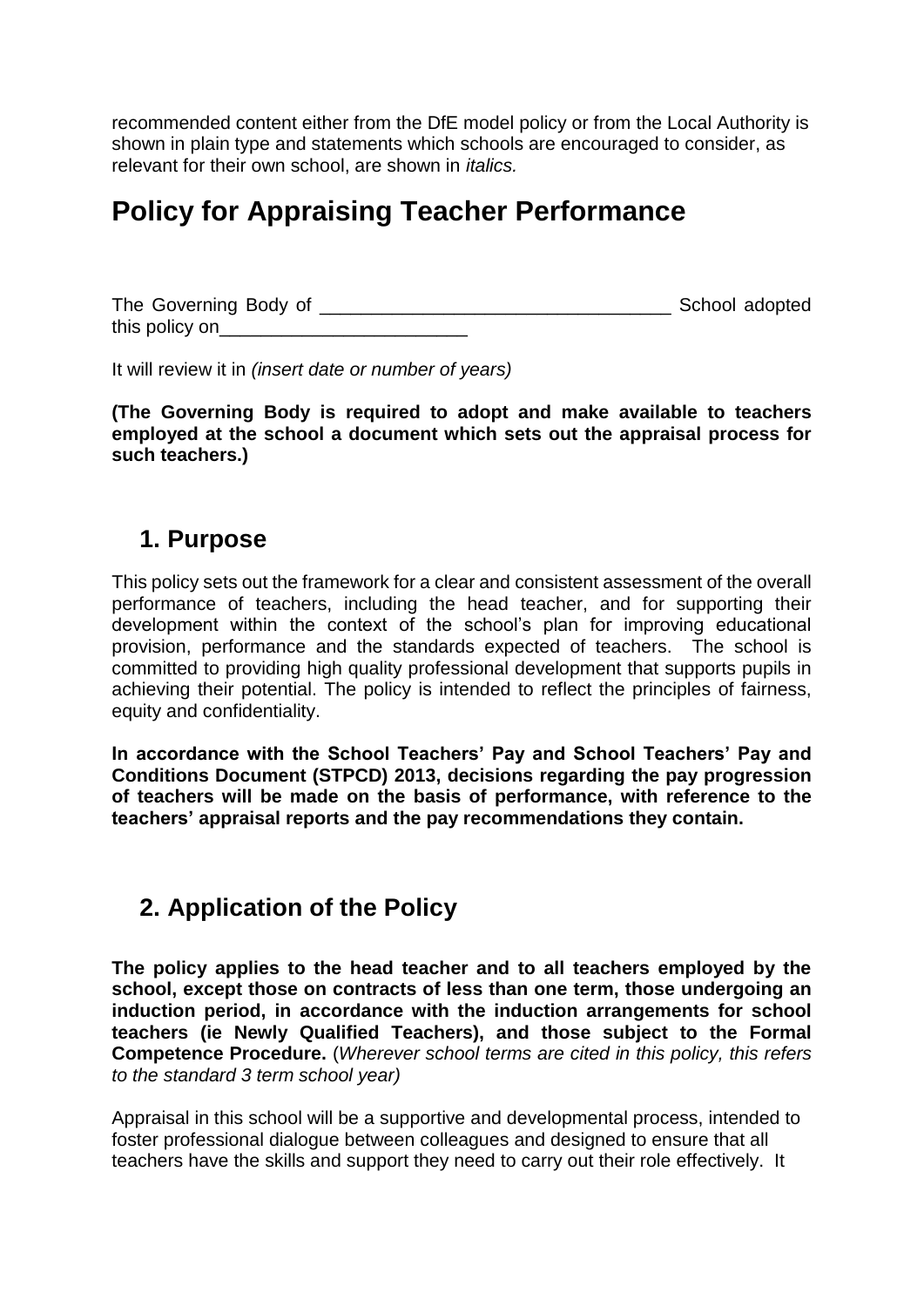will contribute to ensuring that teachers are able to continue to improve their professional practice and to develop as teachers.

All appraisal activities will take place within the teacher's directed time, but not within PPA time.

This policy is complemented by the School's Pay Policy which details arrangements relating to the determination of teachers' pay, in accordance with the STPCD. The pay policy contains the procedure for appeals against pay decisions.

**The appraisal procedure will address any concerns that are raised about a teacher's performance. If the concerns cannot be resolved through this process there will be consideration of whether to commence the formal competence procedure. This Appraisal Policy dovetails with the School's procedure for dealing with situations where a teacher's level of competence falls below expectations, as detailed in the appendix 'Teachers Experiencing Difficulty-Advice on Informal Structured Support and Monitoring' and the adopted Formal Competence Procedure.**

*(Schools may also wish to make reference to the links with their Continuing Professional Development [CPD] Policy)*

# **3. Appraisal**

# **The Appraisal Period**

**The appraisal period will run for twelve months** from September to September to match with the academic year. The process of undertaking appraisal reviews and making pay decisions will be completed by 31 October, except for the headteacher. The process for the headteacher will be completed by 31 December.

Teachers who are employed on a fixed term contract of less than one year will have their performance managed in accordance with the principles underpinning this policy. **The length of the period will be determined by the duration of their contract.** 

**Where a teacher begins employment with the school the Governing Body may determine that the initial appraisal period in respect of that teacher is shorter or longer than 12 months.** Where a teacher starts their employment at the school partway through a cycle, the head teacher, or in the case where the teacher is the head teacher, the Governing Body shall determine the length of the first appraisal cycle, with a view to bringing the cycle into line with that for other teachers at the school as soon as possible.

# **Appointing Appraisers**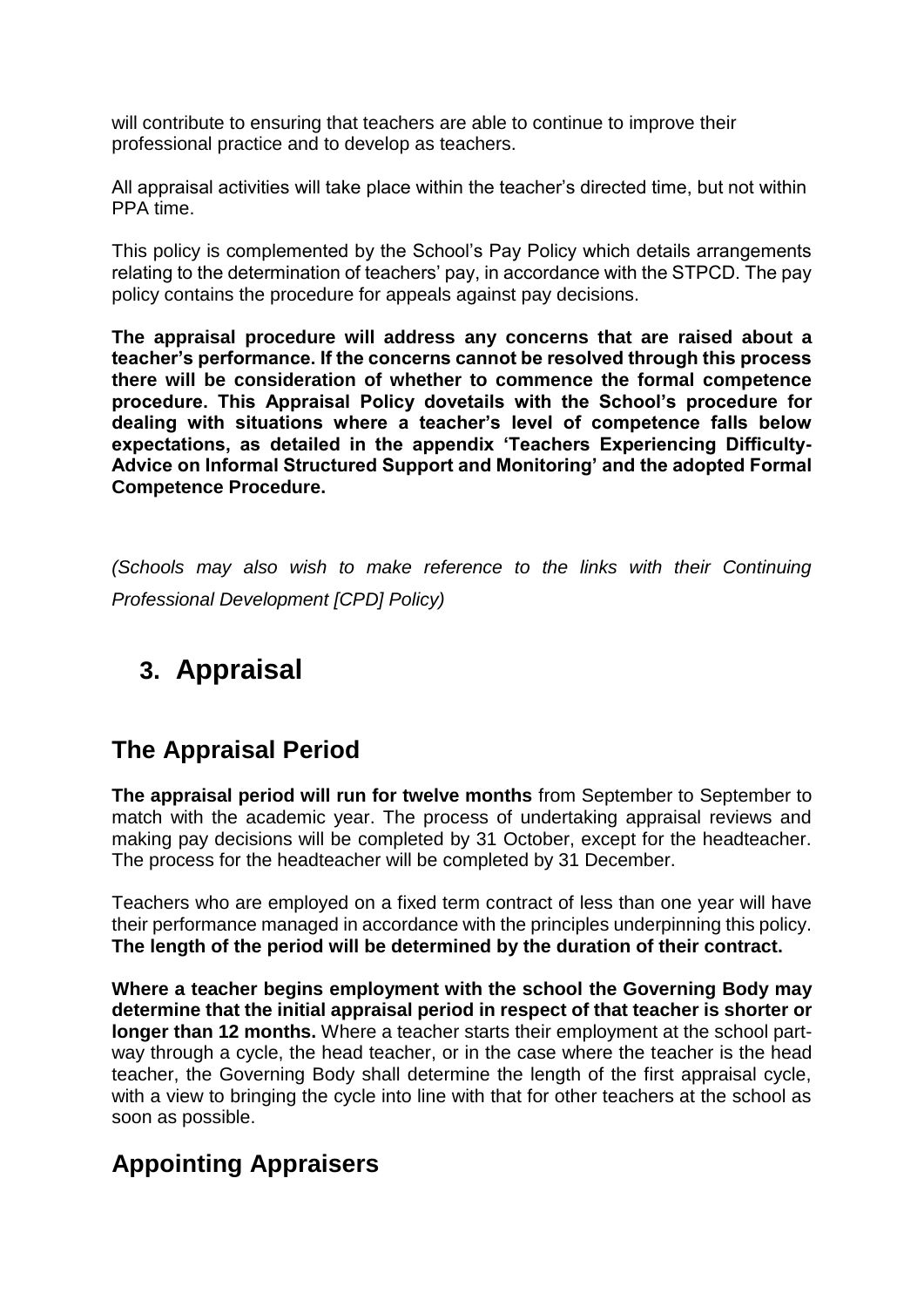## Head Teacher

### **The head teacher will be appraised by the Governing Body, supported by a**  suitably skilled and/or experienced **external adviser who has been appointed by the Governing Body for that purpose.**

In this school the task of appraising the head teacher, including the setting of objectives, will be delegated to a sub-group consisting of three members of the Governing Body. Should one member of the sub-group be unable to attend the appraisal meeting, it may proceed with two Governors. If the Headteacher is of the opinion that one of the sub-group is unsuitable to act as his/her appraiser, he/she may write to the Chair of Governors to request that they be replaced, giving reasons. The chair will reply in writing with their decision. *(Schools purchasing the HR Advice and Guidance Service from DCC should seek their support in considering the request.)*

## **Teachers**

The head teacher will decide who will appraise other teachers. Where teachers have a concern about their nominated appraiser, they may write to the Headteacher, giving reasons. Where legitimate concerns are raised these will be carefully considered by the Headteacher and an alternative appraiser may be offered, if possible*.* It is anticipated that appraisers will be those who hold some management role in relation to the teacher, unless the Headteacher has reason to nominate another appropriate appraiser. The nominated appraiser will hold an appropriate position in the staffing structure and have the necessary, knowledge, skills and experience to undertake the role. If, for any reason, the nominated appraiser is unable to conduct the role, an appropriately experienced alternative colleague will be appointed.

The appraiser will conduct all aspects of the review, including making pay recommendations, for teachers who are eligible.

It is advised that each appraiser allocated no more than 4 teachers to appraise.

Where there are concerns about a teacher's performance, and the Headteacher is not the appraiser, the Headteacher may consider undertaking the role themself or appoint an alternative senior member of staff.

# **The Planning Meeting**

The meeting will include:

- The setting/agreeing of objectives,
- Evidence to be collected
- Identifying success criteria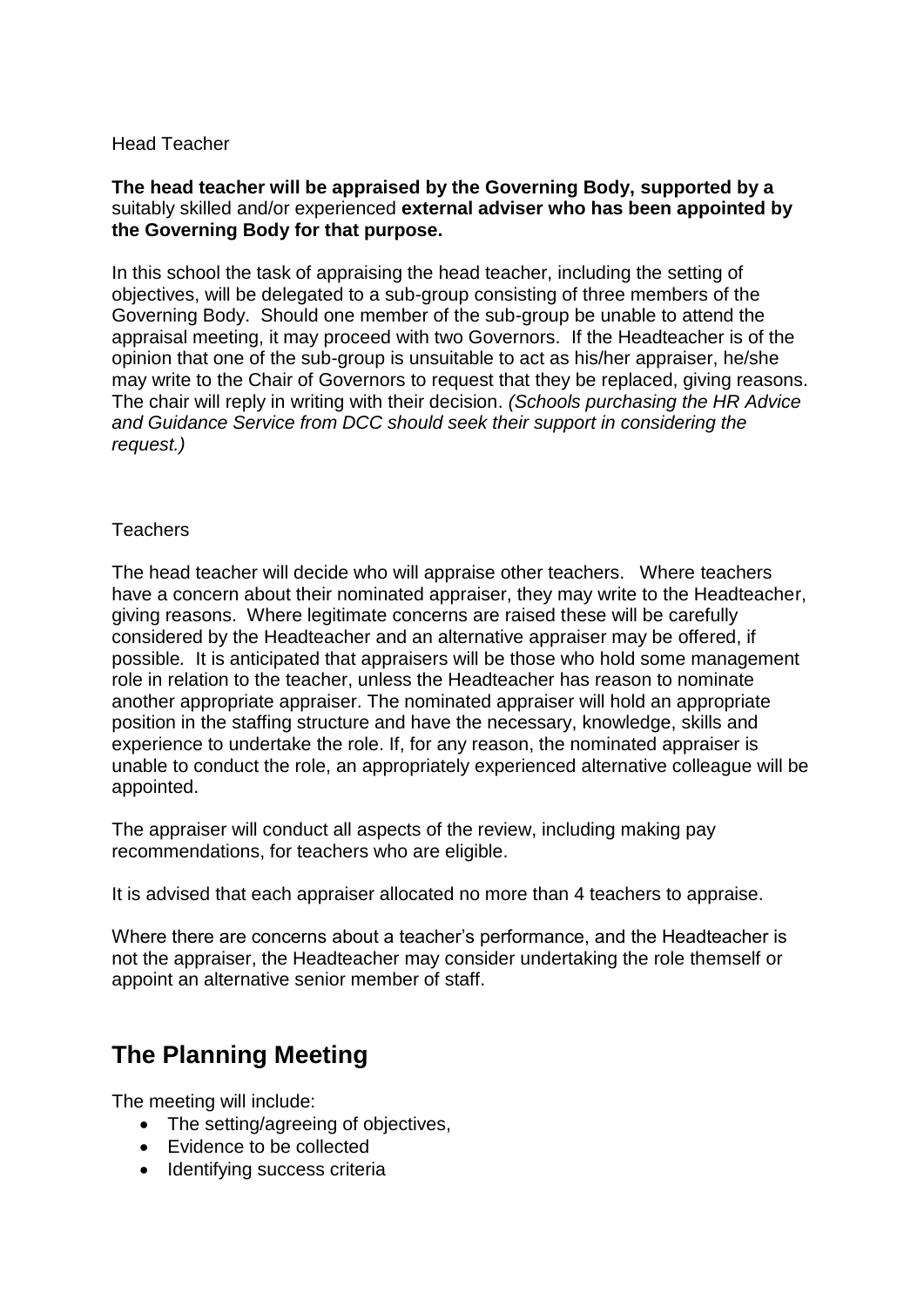- Deciding the support/training programme
- Determining the focus and timing of observations

**The head teacher's objectives will be set by the Governing Body sub-group after consultation with the external adviser and the Headteacher.** Should agreement not be reached between the Headteacher and governors, the sub-group of governors may determine the objectives. In line with the section on representation and appeals, if the Headteacher believes the objectives are not suitable he/she should raise the matter with the Chair of Governors in writing, in the first instance.

**Objectives for each teacher will be set before, or as soon as practicable after, the start of each appraisal period.** The objectives set for each teacher, will be Specific, Measurable, Achievable, Realistic and Time-bound and will be appropriate to the teacher's role and level of experience. In setting the objectives, appraisers will have regard to the context of the teacher and the demands of the objectives, *consistent with the school's approach to promoting staff wellbeing. The Teachers' Standards will inform the objectives set for the teacher.*

The appraiser and appraisee will seek to agree the objectives. Objectives may be revised if circumstances change. **Any amendment to the objectives or supporting requirements will be recorded in writing and the expectations of the teacher clarified. The teacher may add comments on the appraisal planning statement.**  The Headteacher will moderate the appraisal process to ensure objectives are consistent between teachers with similar experience and levels of responsibility. If agreement cannot be reached between the appraiser and appraisee, the appraiser will determine the objectives but the final decision rests with the Headteacher, through the moderation process.

**The measures of success for meeting the objectives should be made clear to the teacher and recorded.** *Teachers and their appraisers will identify expected sources of evidence for achievement of objectives and fulfilment of relevant standards but this will not preclude the addition of other sources of information that may become available, provided they are agreed to be relevant. Appraisers will seek to identify a comprehensive range of sources of information to be utilised as a basis for assessing performance and the achievement of objectives. Sources of evidence should be agreed with the teacher, where possible, and the teacher may record any reservations they hold on the planning statement.* 

#### *The planning statement will also contain details of any support and development which the teacher will receive to support them in achieving the objectives.*

**The objectives set for each teacher will, if achieved, contribute to improving the education of pupils at the school and the implementation of any plan of the Governing Body designed to improve educational provision and performance.**  This will be ensured by the headteacher (or for the headteacher's objectives, by the sub-group with the external adviser's help) quality assuring all objectives against the school improvement plan. *The teacher's professional aspirations will be taken into account when setting objectives.*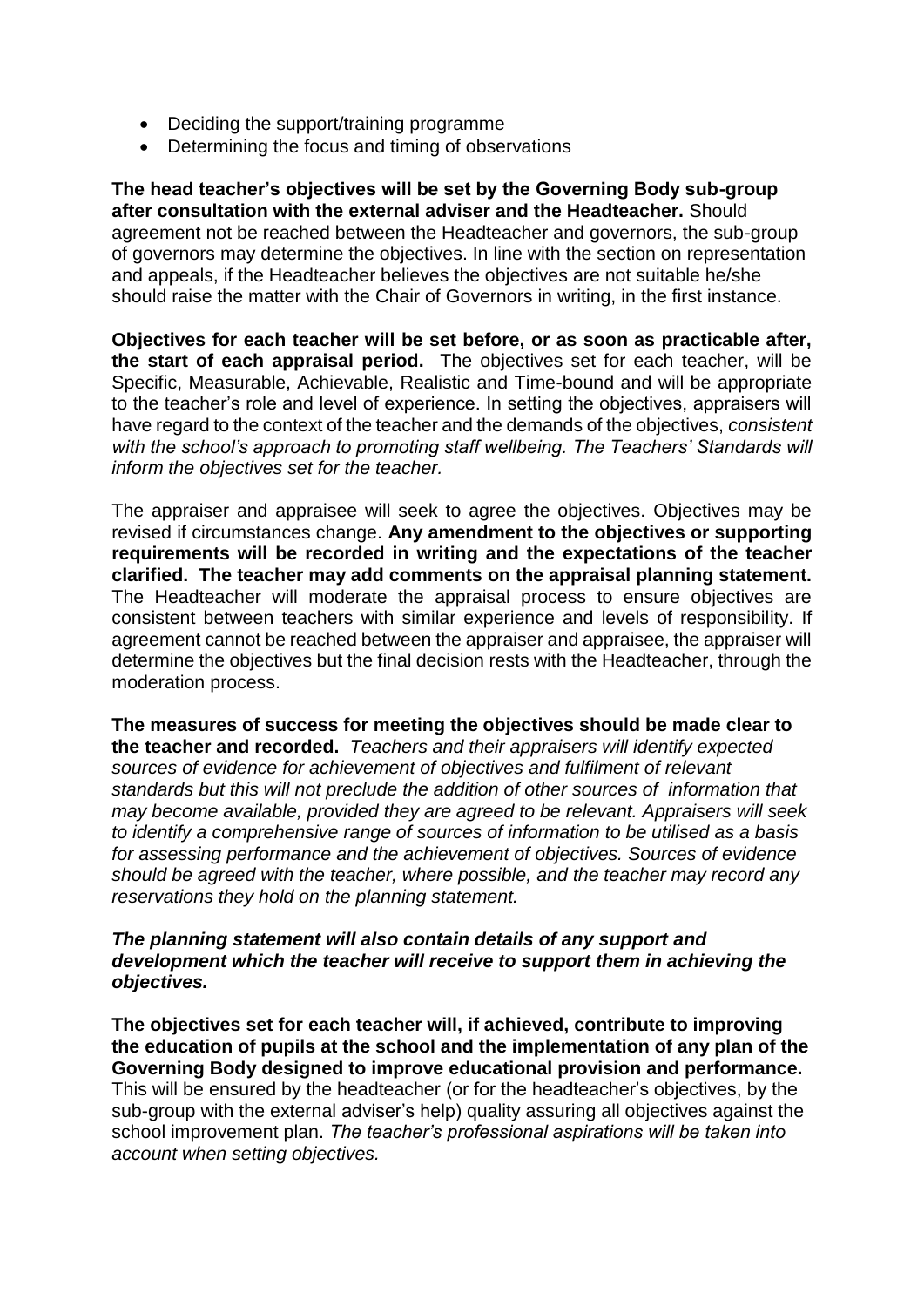In this school 3 objectives will normally be set for each teacher, unless agreed otherwise. It is recognised that some objectives incorporate greater scope and breadth than others. It is expected that objectives will reflect the range of each teacher's role, responsibilities and working time. Objectives will address key areas of core professional practice.

*The expected level of performance will be reflected and specified in the wording of success criteria. The success criteria may include a focus on, (as appropriate, taking into account the responsibilities of the teacher's post and pay range) -*

- *impact on pupil progress (including beyond own teaching groups, where appropriate)*
- *impact on wider outcomes for pupils,*
- *improvements in specific elements of practice*
- *impact on effectiveness of other teachers/staff*
- *wider contribution to the improvement of the school*

## *There will be recognition of the quality of actions and effort to progress objectives.*

Appraisers will consider whether reasonable adjustments to the objectives are appropriate, in the light of an individual's circumstances, for instance where the teacher has a disability or has experienced long term absence.

**Before, or as soon as practicable after, the start of each appraisal period, each teacher/headteacher will be informed of the standards against which that teacher's performance in that appraisal period will be assessed.** All teachers, including headteachers who teach, must be assessed with reference to the 'Teachers' Standards' which came into effect from September 2012 and, where relevant, against other sets of standards published by the Secretary of State that are relevant to them. Therefore relevant teachers' performance will be considered against the criteria adopted in the school's Pay Policy for teachers to be paid on the Upper Pay Range, expectations of Leading Practitioners and National Standards for Head Teachers. For QTLS holders, that may include the overarching professional standards for the lifelong learning sector, held by the Learning and Skills Improvement Service. (*Headteachers will need to inform teachers holding QTLS whether they will be assessed against the Teachers' Standards or those provided by the Learning and Skills Improvement Service)*

## **Observation and Other Evidence**

This school believes that observation of classroom practice and other responsibilities is important both as a way of assessing teachers' performance, in order to identify any particular strengths and areas for development they may have, and of gaining useful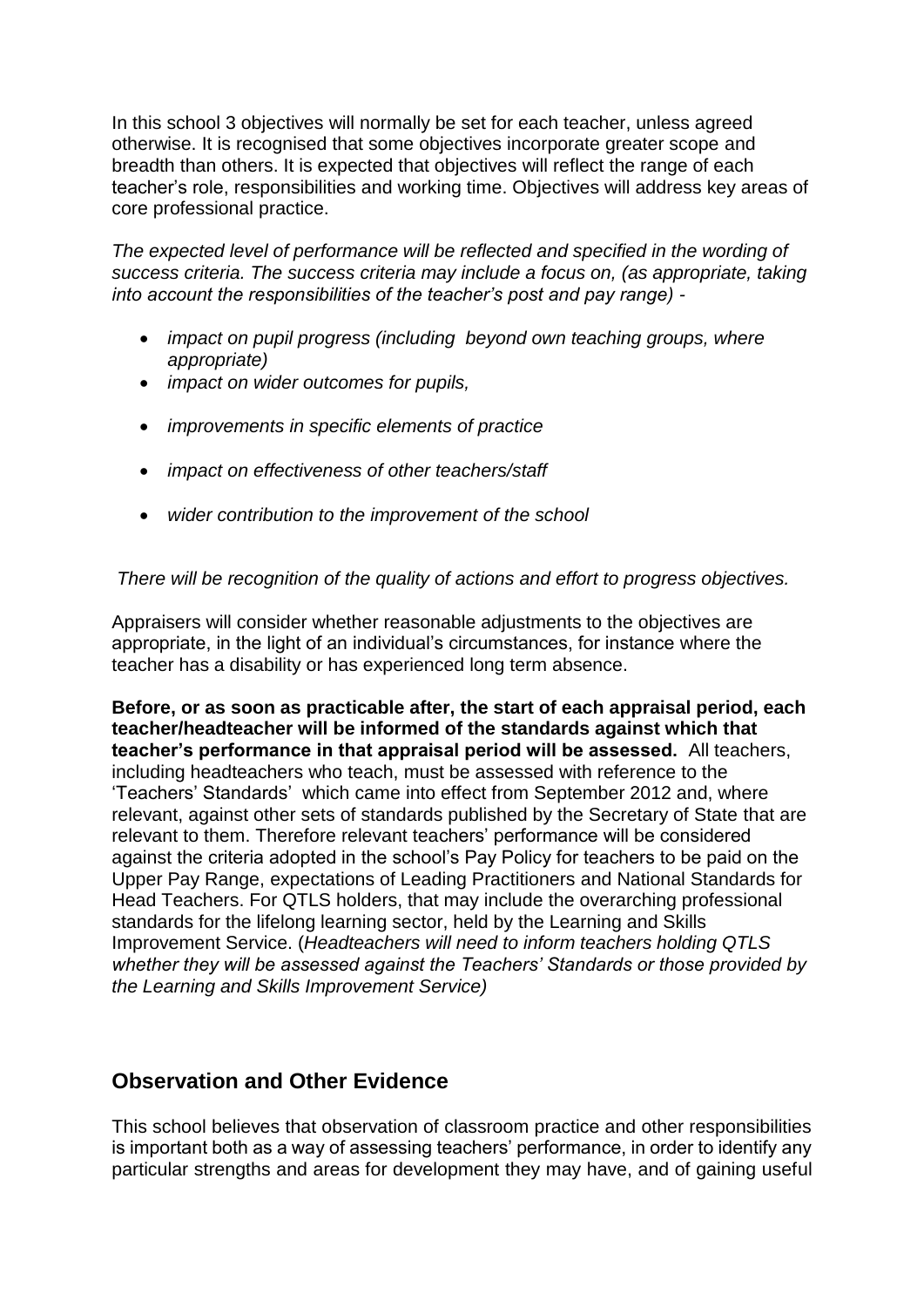information which can inform school improvement more generally. All observation will be carried out in a supportive fashion, in an atmosphere of constructive engagement, collaboration and co-operation. (see Classroom Observation protocol attached)

Classroom observations will not normally exceed 3 per appraisal cycle, with single lesson observations lasting a maximum of one hour. All observations to take place within the cycle, will be planned and identified at the outset, so that unnecessary duplication can be avoided. The focus and timing will be recorded in the teacher's planning statement. Following discussion, the appraiser and teacher may agree to revisit the amount of lesson observations in order to support achievement of the objectives. The current Teachers' Standards will inform and underpin the objective setting processs. Any such changes will be formally recorded within the appraisal documentation and signed by appraiser and appraisee. Further observations may form part of the programme adopted when the 'Teachers' Experiencing Difficulty' section of the policy is applied.

Classroom observation will be carried out by those with QTS.

In general, observations will be multi-purpose and provide information regarding the teacher's strengths, achievement of objectives and standards, development needs as well as contributing to the school's quality assurance processes*.* The school will seek to minimise the total number of occasions on which teachers are observed by using the findings of each observation for other management requirements (like subject reviews) where possible. *It is not a requirement to utilise all 3 observations allowed*, *Observations will not be arranged as a matter of routine but will have clear purpose, in relation to the teacher's development needs and/or the school's quality assurance programme.*

Teachers (including the head teacher) who have responsibilities outside the classroom should also expect to have their performance of those responsibilities observed and assessed.

*To be fair and transparent assessments of performance will be properly rooted in evidence. It is recognised that there a variety of other sources of evidence to indicate the quality and impact of teaching in individual classes, key stages, teams, subjects and departments. The school aims to utilise a range of data, which is carefully evaluated, to identify progress, attainment and areas for improvement*. *The evidence to be utilised may include (where agreed) self-assessment, pupil progress, planning documentation, peer review, pupil work analysis, surveys, pupil feedback, marking and assessments of pupils' learning. Classroom observation is particularly important in identifying the specific strengths and areas for development of individual teachers. The school is committed to providing accurate feedback in order for teachers to benefit from support that is tailored to their professional development needs. The planned and focused sharing of staff's strengths, to enhance the skills of colleagues, is believed to be one of the most powerful strategies for continuing professional development, promoting a culture of collaborative reflective practice. Peer observation, arranged for the purpose of professional development and not utilised to provide evidence of a teacher's performance, is not included in the 3 observations allowed for appraisal purposes.*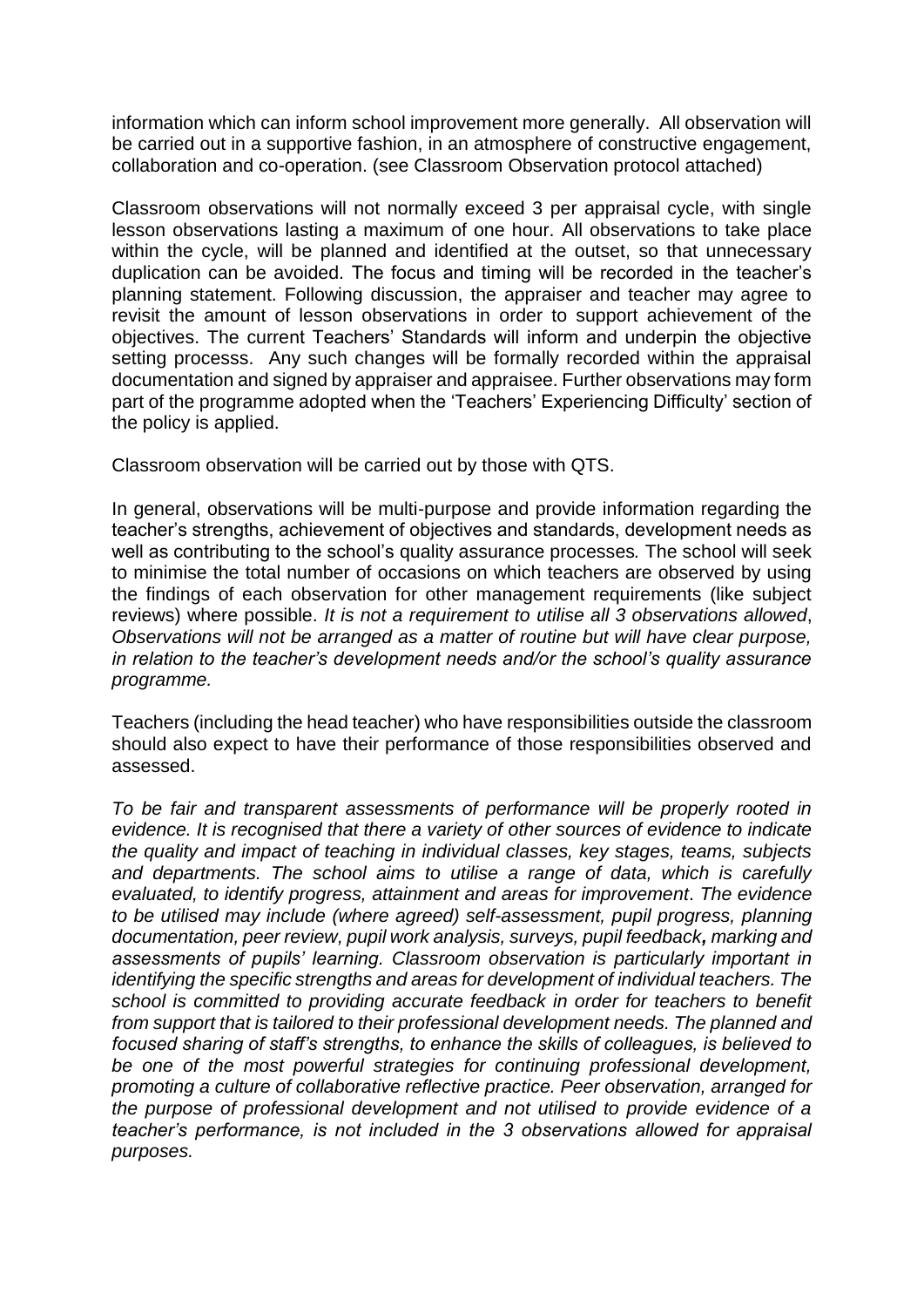Feedback will be provided, taking account of the Teachers' Standards that are relevant to the particular activity observed (and other standards relevant to the individual) and appropriate development activities identified. *Observations may also be graded using Ofsted criteria, in order for the school leadership to formulate, along with other information indicating quality of teaching across the school, reports for governors, priorities for school improvement initiatives and training and development activities.* 

## **Development and Support**

Appraisal is a supportive process which will be used to inform continuing professional development (CPD). The school wishes to encourage a culture in which all teachers take responsibility for improving their teaching through appropriate professional development. Opportunities for professional development will be linked to school improvement priorities and to the ongoing development needs and priorities of individual teachers. *Teachers will be expected to evaluate the impact of their CPD and share their learning with colleagues, where appropriate, in line with the school's approach to CPD.* Self- evaluation of performance against the Teachers' Standards and their own objectives will be *facilitated.* (*schools may wish to put 'incorporated into the appraisal process' instead)*

The school's CPD programme will be informed by the training and development needs identified as part of the appraisal process. The Governing Body will take account of the resources needed for the operation of the appraisal process, in setting the school budget annually.

*Where there are competing demands on the school budget with regard to the provision of CPD, a decision on the relative priority will be informed by the extent to which:*

- *a) The training/support will help the school achieve its priorities*
- *b) The identified CPD is essential for the appraisee to meet their objectives.*

*Account will be taken an the annual review of performance of whether the support/development recorded in the planning statement has been delivered.*

## **Feedback and In-Year Monitoring**

The appraiser and teacher will confirm to each other when any piece of evidence to be cited for appraisal purposes is identified.

Teachers will receive constructive feedback on their performance throughout the year and as soon as practicable after observation has taken place, or other relevant evidence relating to the performance management planning and review process, has come to light. Feedback will highlight particular areas of strength as well as any areas that need attention.

There is no requirement to schedule formal meetings. It is important to maintain ongoing professional dialogue to track progress towards the objectives and check on the provision of support and training. Interim review meetings may be held, if significant evidence relating to the planning and review process comes to light and it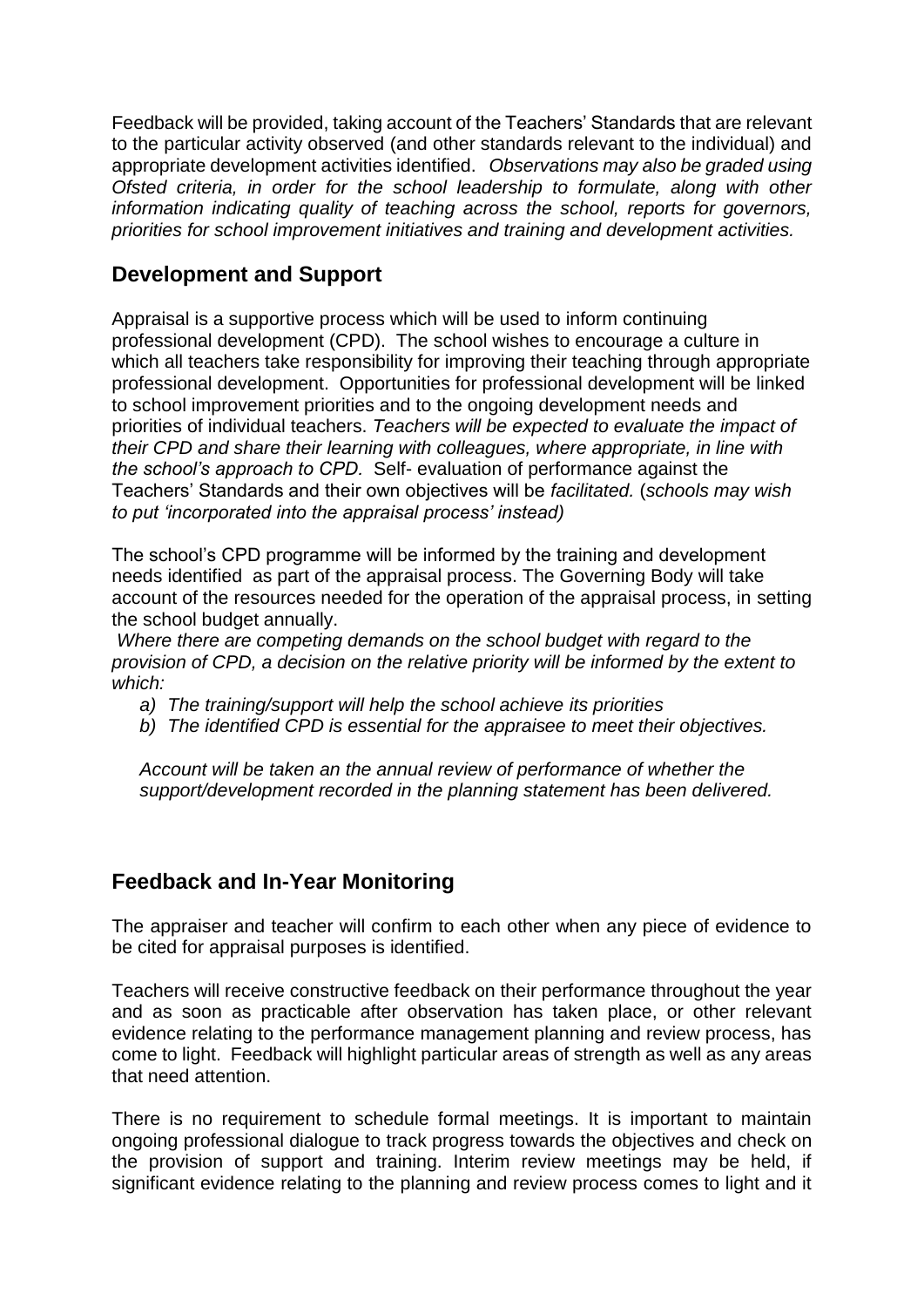is impractical/inappropriate to wait for the next scheduled annual review meeting. They may also be held if both appraiser and appraisee agree. Any meetings taking place as part of appraisal will be held in directed time, but not the teacher's PPA time.

If a lack of progress towards objectives or concerns that standards are not being met are such that there is a risk the teacher's annual appraisal review may not be successful and, potentially, pay progression not recommended, this will be made clear to the teacher in writing. Relevant support/development activities, with the aim of rectifying the situation, will be put in place through the appraisal process.

Refer to section in the main policy on teachers experiencing difficulties and then the appendix **'Teachers Experiencing Difficulties- Advice on Informal Structured Support'** for the process of dealing with concerns about potential underperformance.

## **Annual Assessment**

**Each teacher's (& headteacher's) performance will be formally assessed in respect of each appraisal period. The objectives are the focus of this process. In assessing the performance of the head teacher, the Governing Body must consult the external adviser.**

This assessment is the end point to the annual appraisal process, but performance and development priorities will be reviewed and addressed on a regular basis throughout the year as appraisers maintain ongoing professional dialogue with their appraisee(s). There should be no surprises concerning the overall assessment of a teacher's performance at the annual review meeting.

## **The Governing Body or headteacher must,**

- **a) assess the teacher's performance of their role and responsibilities during the appraisal period, with reference to** 
	- **- the standards applicable to that teacher (which will not be used as a checklist)** Teachers will be assumed to be meeting the Teachers' Standards unless concerns have been raised with them and clear documented evidence to the contrary is provided.
	- **the teacher's objectives;**
- **b) assess the teacher's professional development needs and identify any action that should be taken to address them; and**
- **c) where relevant, include a recommendation relating to the teacher's pay.**

No request to submit additional evidence will be made to the teacher at the review meeting, although teachers may do so if they wish.

**The teacher will receive as soon as practicable, following the end of each appraisal period** – and have the opportunity to comment in writing on - **a written appraisal report**. In this school, teachers will receive their written appraisal reports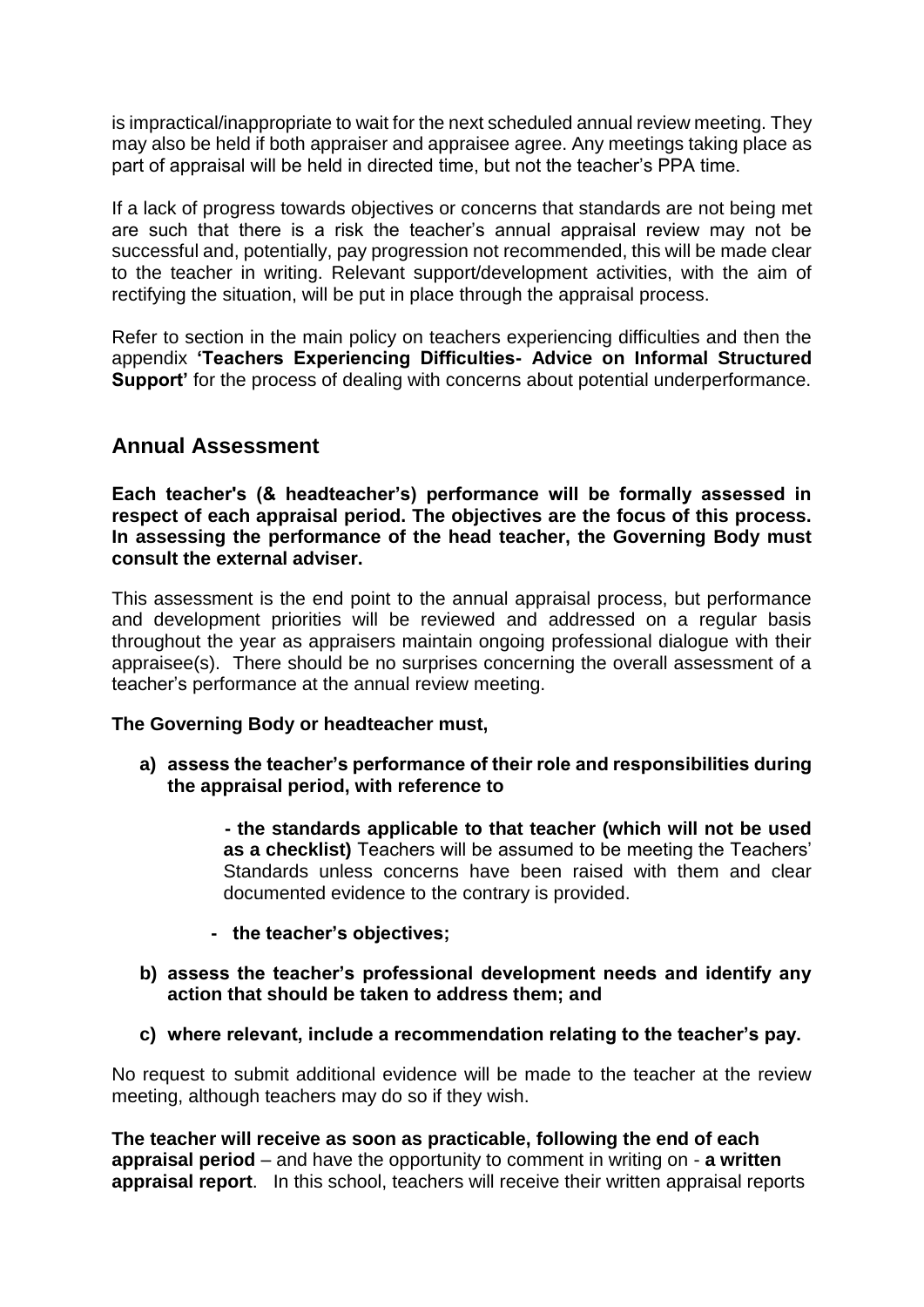by 31 October (31 December for the head teacher)*.* **The appraisal report will include:**

- details of the teacher's objectives for the appraisal period in question;
- **an assessment of the teacher's performance of their role and responsibilities against their objectives and the relevant standards;**
- **an assessment of the teacher's training and development needs and identification of any action that should be taken to address them;**
- **a recommendation on pay where the teacher is eligible** (NB pay recommendations need to be made by 31 December for head teachers and by 31 October for other teachers);
- a space for the teacher's own comments
- (the school to add anything else their appraisal report will include)

The appraisal report will be drawn up in discussion between the appraiser and the teacher.

## **The assessment will clearly relate to the success criteria set for each objective and the standards of performance defined for the teacher's pay range**

*The assessment of performance and of training and development needs will inform the planning process for the following appraisal period. It is expected that the discussion will include the utilisation and impact of training and development undertaken and any contribution the teacher has made to the development of a colleague(s). Appraisers may include reference to any significant impact in the appraisal report.* 

## **Pay Progression**

The Governing Body will award pay progression on the basis of successful performance (ie that the teacher has met or made significant progress towards their objectives and continued to fulfill relevant standards), with reference to teachers' appraisal reports. Where a teacher is eligible, a recommendation on pay progression will be made by the appraiser based on the assessment of their performance against the agreed objectives and their responsibilities, the Teachers' Standards and any other relevant standards.

## **The decision of the Governing Body will be made in accordance with the school's Pay Policy and the STPCD, where applicable.**

The school has set out in its Pay Policy the salary scales for the main pay range, upper pay range and leading practitioner pay range. Teachers are eligible for consideration to receive pay progression through the main scale on an annual basis until the maximum is reached. The Pay Policy sets out the arrangements for application to be paid on the upper pay range and further progression.

## **Representation and Appeals**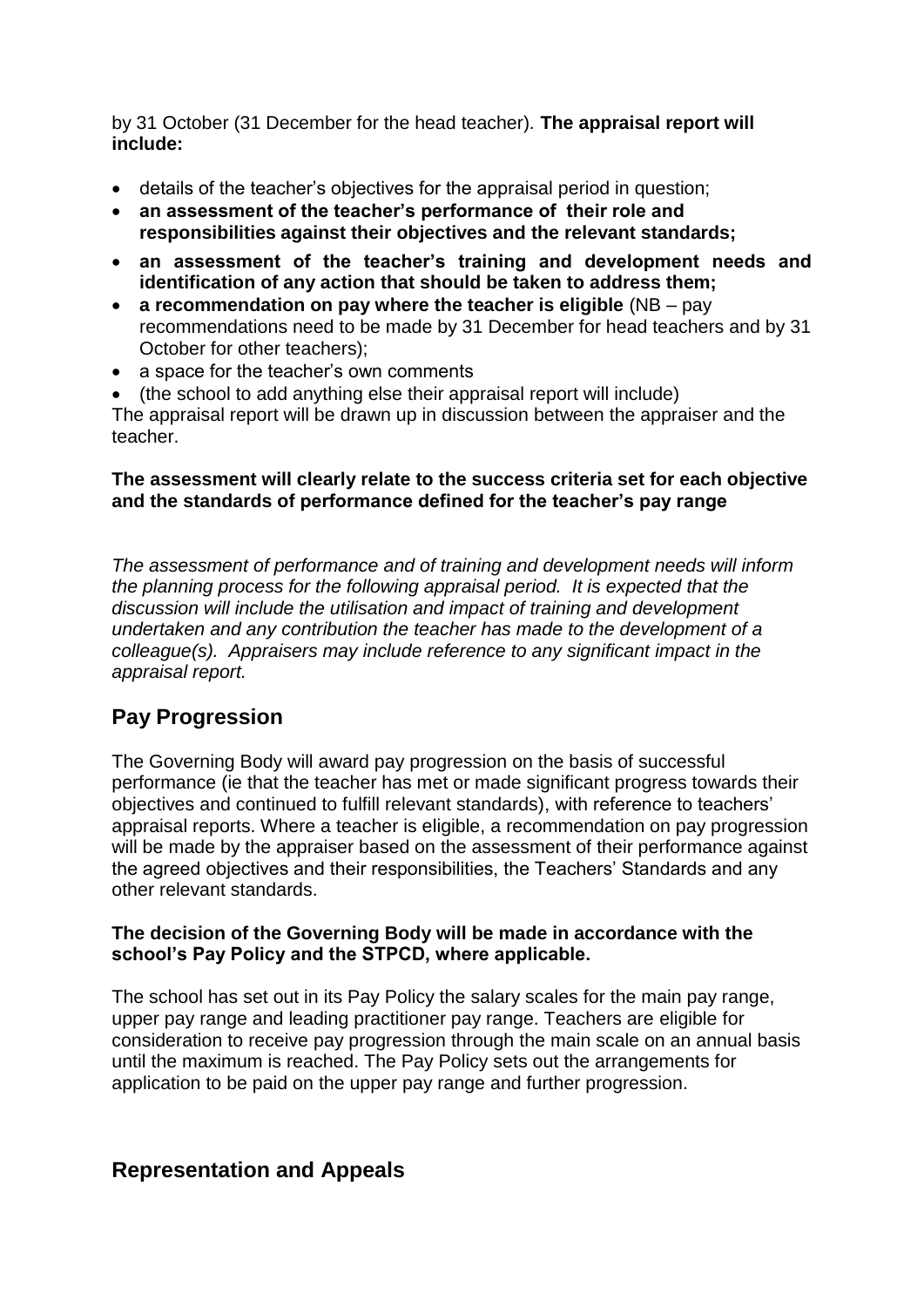Any recommendation on pay will be referred by the head teacher to the Pay Committee (or other committee designated in the school's decisions concerning delegation of powers) of the Governing Body. The procedure for a teacher to make representations concerning a pay decision, or to appeal, is contained in the school's Pay Policy.

*If a teacher wishes to request changes, or raise concerns, about any other aspect of the appraisal process and documentation they should write to the headteacher setting out their grounds within 10 days of receiving the statement of objectives and appraisal review statement. The headteacher will, if necessary, meet with the teacher and then determine whether any action should be taken or changes made. If the headteacher is the appraiser of the teacher, the letter should be submitted to the Chair of Governors, if the teacher is unable to resolve the matter informally with the headteacher. Likewise a headteacher would write to the Chair with any concerns. The Chair of Governors may be advised by the school's Human Resources provider, when meeting with the teacher, if necessary, and reaching a decision on the representations. If the teacher (or Headteacher, if they have made representations concerning their Appraisal statement) remains unhappy they may appeal to a governors' committee, convened for the purpose. The appeal will follow the same process as detailed in the pay policy for pay appeals*

## **4. Teachers Experiencing Difficulties**

When responding to a teacher who is experiencing difficulties in meeting the requirements of their role, action will be taken to provide support and guidance, through the appraisal process, to enable their performance to improve and meet expectations.

## **(It is important to refer to Appendix 'Teachers Experiencing Difficulties-Advice on Informal Structured Support and Monitoring' as what following is a summary)**

 *If an appraiser identifies through the appraisal process, or through other sources of*

 *information, that a teacher is experiencing difficulties such that, if not rectified, there will be detriment to the educational provision delivered to pupils and/or the*

 *formal competence procedure may be implemented, the appraiser will inform the Headteacher, who will decide whether to appoint a new appraiser.* 

Where there are concerns about any aspects of the teacher's performance the appraiser will meet the teacher formally to:

• give clear feedback to the teacher about the nature and seriousness of the concerns;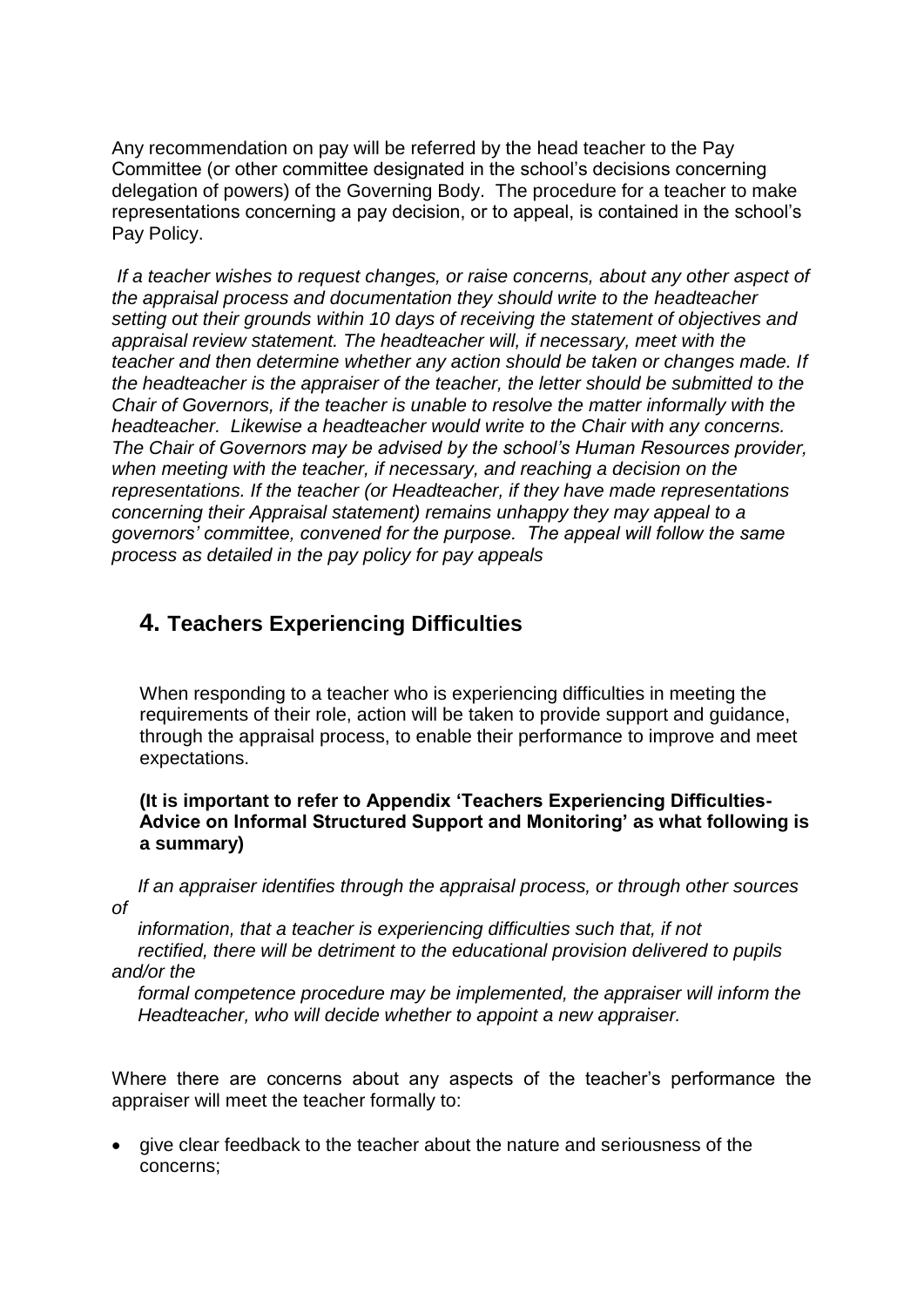- give the teacher the opportunity to comment and discuss the concerns;
- make mutually suitable arrangements, or give 5 working days' notice, to meet the teacher to discuss targets for improvement and any support (eg coaching, mentoring, structured observations), that will be provided to help address those specific concerns;
- in consultation with the teacher at the above meeting, establish an action plan with clear expectations, success criteria and support to be provided;
- make clear in the plan how, and by when, the appraiser will review progress. It may be decided to revise objectives, and it will be necessary to define sufficient time for the necessary improvement (the amount of time will reflect the nature of the improvement required and the seriousness of the concerns);
- explain the implications and process if no  $-$  or insufficient  $-$  improvement is made.

The teacher's progress will continue to be monitored as part of the appraisal process and as detailed in the plan. The provision of the support will also be monitored. During this period the teacher will be given feedback on progress and arrangements will be made to adjust the programme if there is good reason to do so. The period identified for the teacher's performance to improve and meet the standards needs to be reasonable and will depend on the circumstances.

When progress is reviewed at the conclusion of the period identified, if the appraiser is satisfied that the teacher has made, or is making, sufficient improvement, the appraisal process will continue as normal, with any remaining issues continuing to be addressed through that process. The teacher should be informed at the formal review meeting that no longer is there consideration of invoking the formal competence procedure.

## **Transition to Competence Procedure**

If the appraiser is not satisfied with progress, the teacher will be notified in writing that a meeting to determine whether the formal competence procedure needs to be applied, **having followed the process set out in the Appendix 'Teachers Experiencing Difficulty – Advice on Informal Structured Support and Monitoring'.** They will be informed that if this decision is taken then the appraisal system will no longer apply and that their performance will be managed under the competence procedure*. The appraiser will consult with the head teacher when contemplating this action (or designated alternative senior staff member).* 

*Refer to Formal Competence Procedure for further details of conducting the formal meeting to consider application of the procedure.* The teacher will receive at least 5 working days' notice of the meeting and may be assisted by a trade union representative or work colleague. *The headteacher will consider whether to appoint another appropriate appraiser, in the circumstances, or perform the role themselves.*

## **5. Monitoring and Evaluation of the Process & Policy**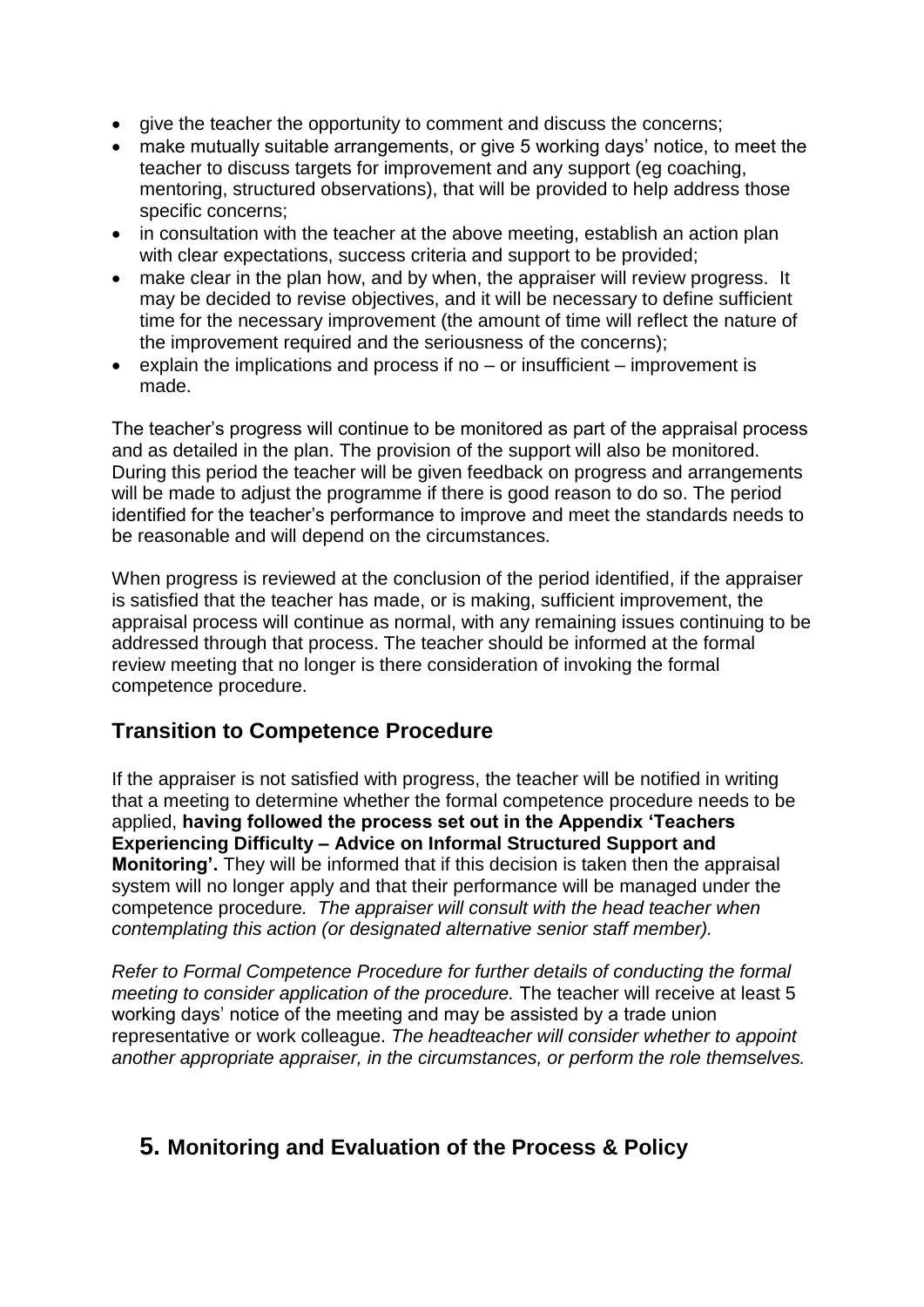The Appraisal process will be treated with confidentially. However, the desire for confidentially does not conflict with the need for Quality Assurance of the operation and effectiveness of the appraisal system. In this school we will ensure fairness through

- *providing clarity on the nature of objectives,*
- *having higher expectations of teachers on higher pay ranges or with paid responsibilities*
- *including clear success criteria and evidence to be utilised,*
- *ensuring that relevant training and development is provided, head teacher review of all teachers' objectives and appraisal records in*

*order to*

 *check consistency of approach and expectation between different appraisers*

> *and to ensure that they comply with the policy. (In larger schools the Headteacher may wish to delegate the monitoring of objective setting, information to be utilised, success criteria and evidence to other relevant*

*senior*

 *leader(s)) In addition, only the teacher's line manager(s) will be provided with*

 *access to the objectives, where it is necessary to enable the line manger* 

*to*

 *discharge their duties.* 

In relation to the appraisal review statement the Headteacher needs to be aware of any pay recommendations that have been made in order to refer these to the pay committee*.* 

*The head teacher will make arrangements for the details of training and development needs to be communicated to anyone with responsibility in the school for the delivery of continuous professional development.*

The Governing Body will monitor and evaluate the policy.

*The Headteacher will provide the Governing Body with a written report on the operation of the school's appraisal policy annually. The report will not identify any individual by name. The report will include an assessment of any potential impact of the policy on employees with regard to the following characteristics:*

- *Race*
- *Sex*
- *Sexual Orientation*
- *Disability*
- *Religion & Beliefs*
- *Age*
- *Part-time Status*
- *Maternity and Pregnancy*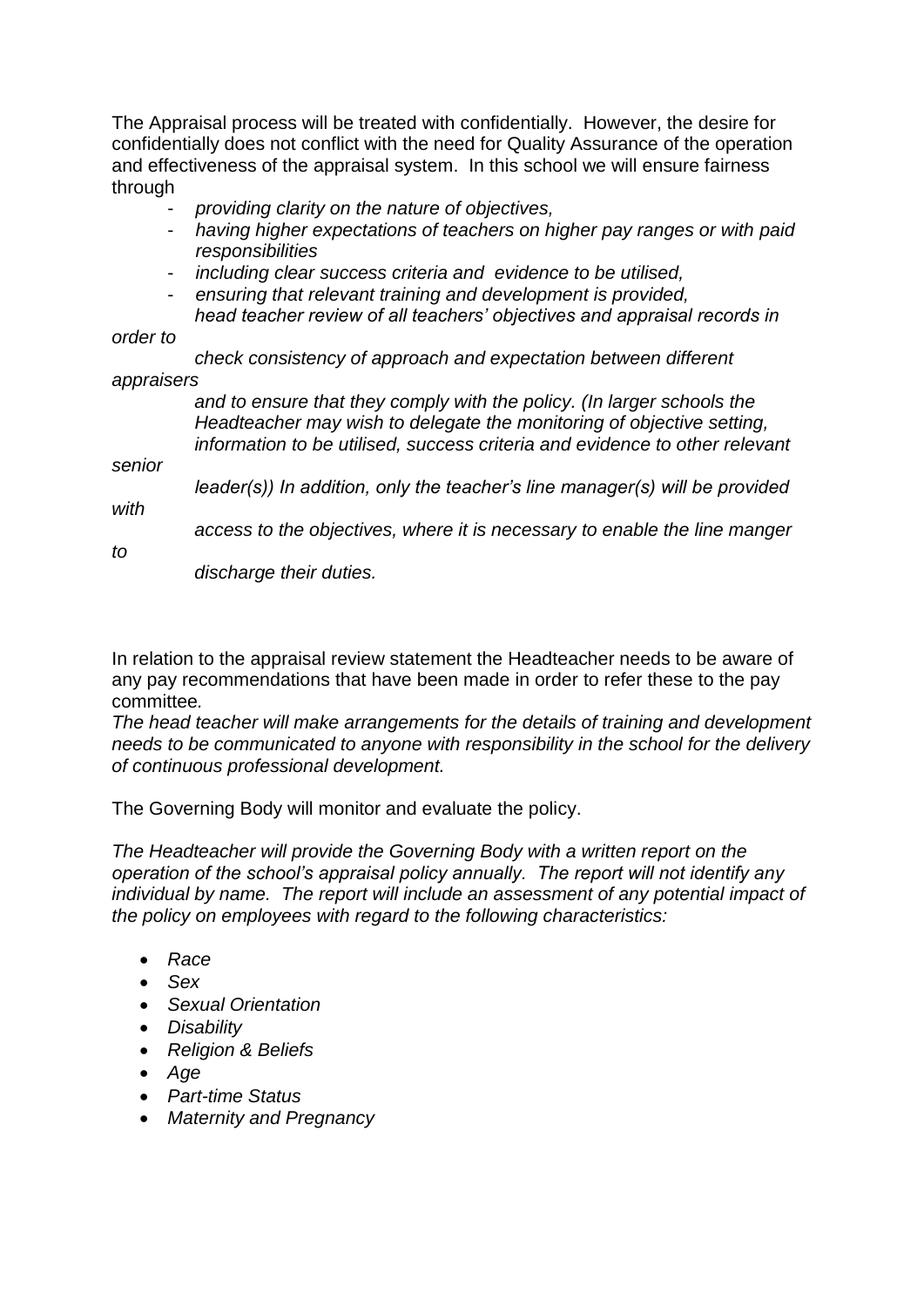*The Headteacher will report on whether there have been any appeals or representations on an individual or collective basis on the grounds of alleged discrimination. In keeping with good practice, the annual report on the operation of the policy will be provided, on request, to the trade unions and professional associations. The Governing Body will respond to any request from the trade unions or professional associations, to seek benchmarking data, by approaching the local authority for relevant available statistics.*

## *Quality Assurance Report*

*While not an exhaustive list, the following may provide a framework for a quality assurance report.*

- *a) The allocation of staff to appraisers,*
- *b) The training provided for appraisers and teachers,*
- *c) The percentage of planning meetings that took place on schedule. If less than 100%, what circumstances prevented the meeting and what has been done to ensure this is avoided in future,*
- *d) The broad areas of training needs identified and how they are being/have been addressed,*
- *e) Any impact noted as on outcome of training,*
- *f) Number of lesson observations that took place and percentage judged to meet relevant standards and in each Ofsted category (where appropriate),*
- *g) Summary of strengths and areas for development identified in observations, and other appraisal evidence, overall and broken down by curriculum area or key stage (where this would not identify an individual teacher)*
- *h) How good and outstanding practice is being shared,*
- *i) How areas for development are being addressed (may be covered in Training)*
- *j) Percentage of objectives met, partially met, not met, or exceeded,*
- *k) Any key obstacles to achievement of objectives not met and how being addressed.*

*The report will include an assessment of the impact of appraisal on school improvement and details of the range of professional development delivered through the process. The Headteacher will make the Governing Body aware of any significant incidence of teachers not being provided with CPD, which was identified as necessary to the delivery of their objectives.*

## **6. General Principles Underlying This policy**

## **Confidentiality**

The appraisal process will be treated with confidentiality. The appraisal review statement will only be available to the appraisee, appraiser and head teacher.

## **Consistency of Treatment and Fairness**

The Governing Body is committed to ensuring consistency of treatment and fairness and will

abide by all relevant equality legislation.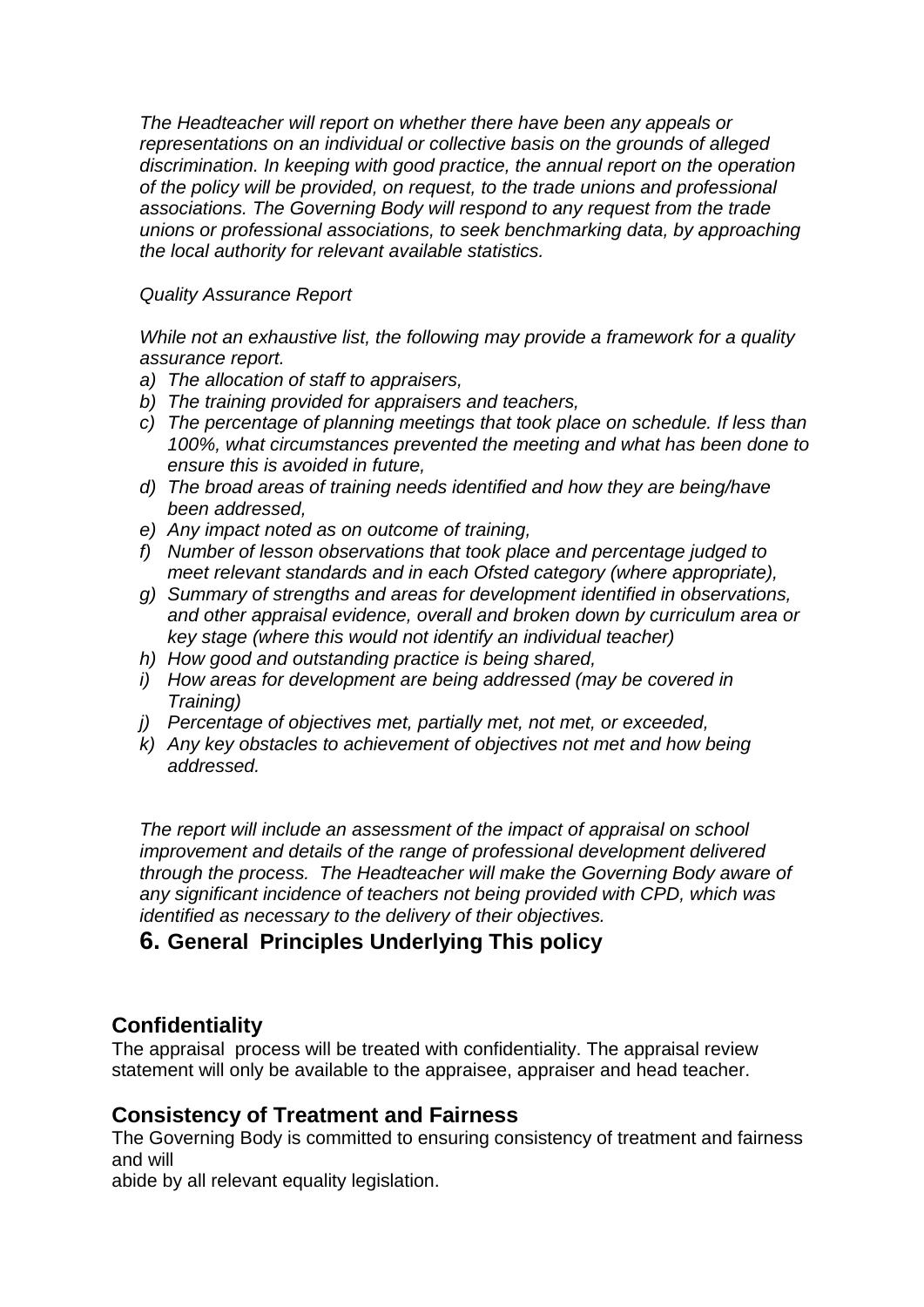## **Workload**

The operation of the appraisal process should not add to the teacher's workload. It will reflect the responsibilities detailed in the teacher's Job Description and the overall duties of a teacher as defined in the School Teachers' Pay and Conditions Document. It will focus on the key priorities of the school and for the individual's role. The process will take place within directed time but not the teacher's PPA.

## **Definitions**

Unless indicated otherwise, all references to "teacher" include the head teacher.

## **Delegation**

Normal rules apply in respect of the delegation of functions by governing bodies, head teachers and local authorities.

## **Retention**

**The governing body and head teacher will ensure that all written appraisal records are retained in a secure place for six years and then destroyed.** 

**Appendix 1**

**Classroom Observation Protocol**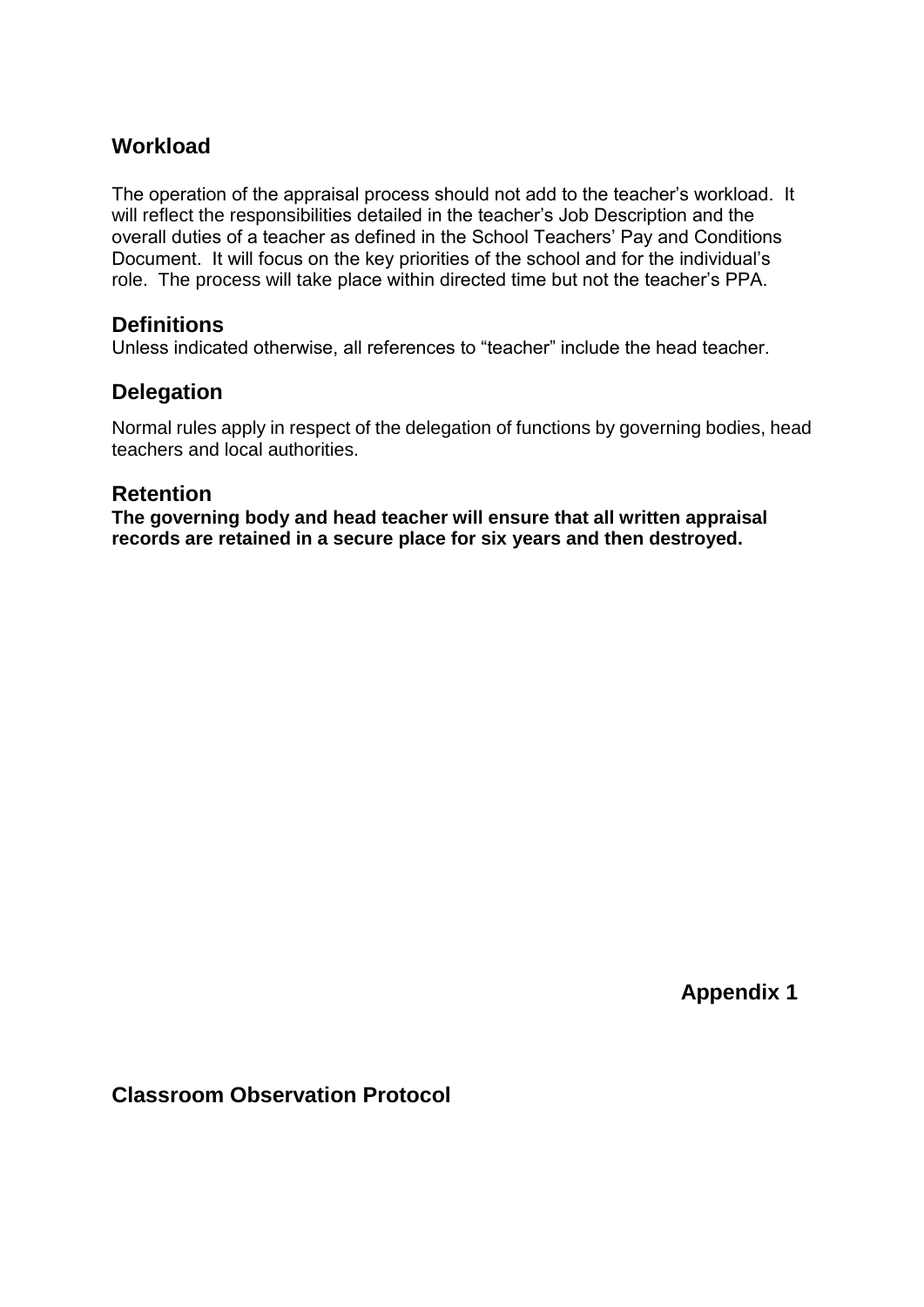The Governing Body is committed to ensuring that observation is developmental and supportive. The effective and efficient operation of the appraisal process requires lesson observation to be a confidential process of constructive engagement within an atmosphere of professional trust and co-operation. Accordingly those involved in the process will:

- carry out the role with professionalism, integrity and courtesy;
- seek to reach agreement in advance on how classroom observations will be carried out;
- evaluate objectively, taking account of any particular circumstances affecting the observation on the day;
- report accurately and fairly; and
- respect the confidentiality of the information gained.

## Planning and Preparation

The Headteacher will:

- consult with teachers and union representatives concerning the overall pattern of observations for the academic year, seeking agreement,
- leave capacity for appraisers to agree with teachers the timing of any observation particular to that teacher's objectives,
- provide for those being observed for all purposes to receive final notice at least 5 working days in advance,
- arrange, as far as possible for observations to take place at a time agreed with the teacher,
- ensure there is a reasonable amount of time between observations,
- ensure classroom observation is undertaken solely by persons with qualified teacher status and the appropriate training and skills to undertake observation, provide constructive oral and written feedback, in the context of professional dialogue. The observer should be able to provide any consequent support for the teacher or ensure this need is addressed by the relevant staff member.

Planning for observation will take place at the start of the appraisal/performance management cycle and will include details of:

- the amount of observation.
- the focus of the observation,
- the maximum duration of the observation,
- when during the appraisal cycle the observation will take place and
- who will conduct the observation.

Information gathered during the observation will be used, as appropriate, for a variety of purposes including to inform school self- evaluation and improvement strategies, in accordance with the school's efforts to streamline data collection and minimize bureaucracy.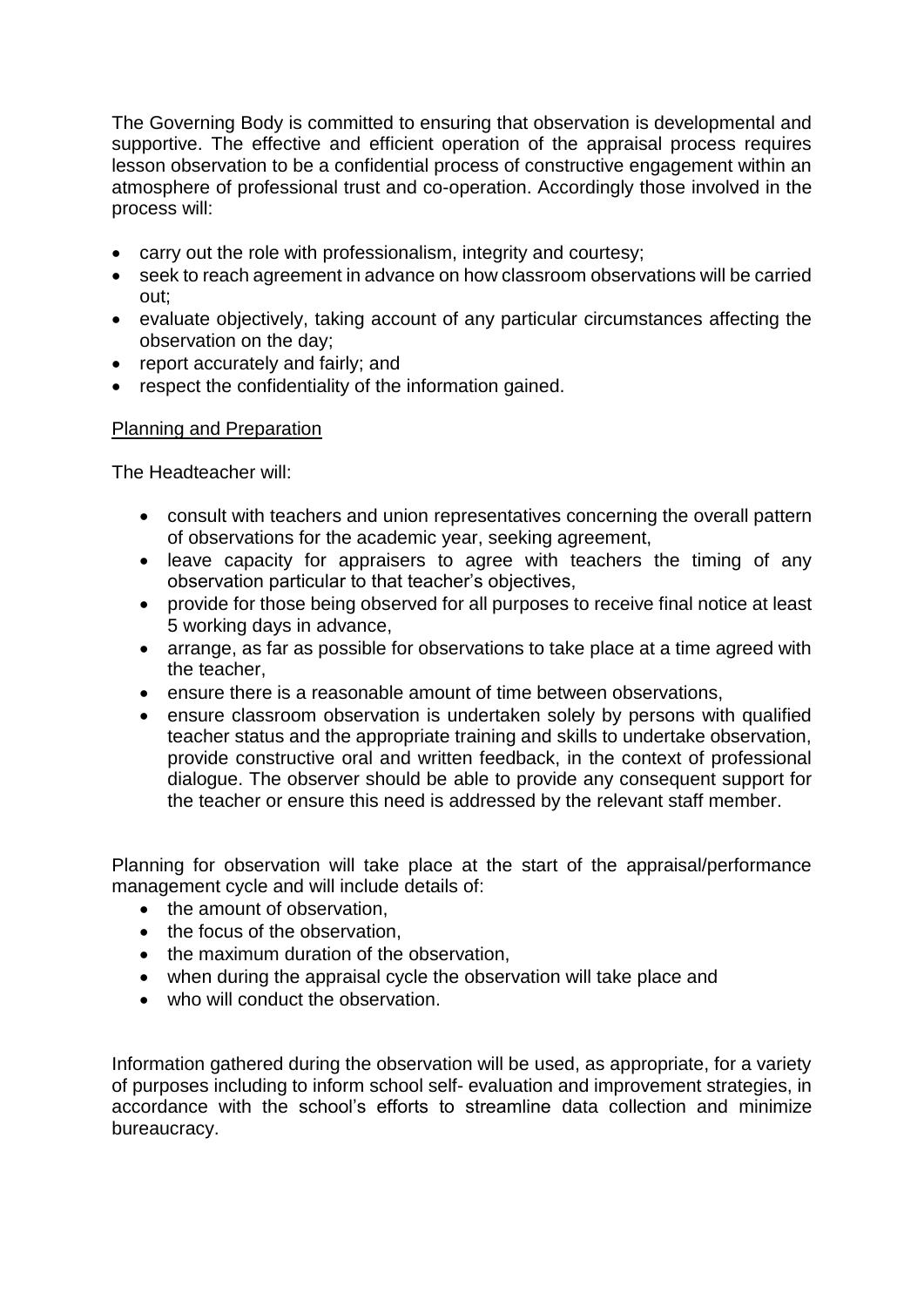## Conducting Observation

Time for preparation and feedback for classroom observation will be made available within the teacher's directed time, but not PPA time. The total period for observation arranged for any teacher will not exceed three visits per cycle, each of no more than an hour in length, having regard to the individual circumstances of the teacher. There is no requirement to use all of the three hours.

The amount of observation for each teacher should reflect, and be proportionate to, the needs of the individual and the school. In each case 'proportionate to need' will be determined by the particular role of the teacher, and the focus of their objectives.

Classroom Observations will only be undertaken by persons with QTS. *Teachers with wider responsibilities, observed leading meetings/delivering INSET etc, may be observed by an appropriate line manager who does not hold QTS.*

Oral feedback will be given as soon as possible after the observation and the appraiser will aim to provide this before the end of the following working day. Feedback will be given during directed time in a suitable, private environment. Written feedback will be provided within five working days of the observation taking place. If issues emerge from an observation that were not part of the focus of the observation, as recorded in Appraisal plan, these should also be covered in the written feedback and the appropriate action taken in accordance with the policy and guidance.

Neither pupils nor Governors will undertake observations, although governors may, by arrangement and agreement with the teacher(s) concerned, visit a lesson(s) to familiarise themselves with the school in operation or in connection with their link area.

## Records

The written record of feedback will also include the date on which the observation took place, the lesson observed and the length of the observation. The teacher may add written comments on the feedback document. No written notes in addition to the written feedback will be kept. The appraiser will be given sufficient time within their working day to put in written form the conclusions and outcomes of the observation, where possible agreeing these with the teacher.

It is recognised that an observation provides a 'snapshot', not an overview of a teacher's performance. Other information will be utilised to assess the teacher's overall effectiveness and the impact of their quality of teaching. Observation feedback will be formulated with reference to the Teachers' Standards (and any other standards applicable to the teacher) relevant to the activities observed. Any use of Ofsted grades is to enable headteachers to report generic quality of teaching information to the Governing Body, identify school development needs and prepare the school for Inspection.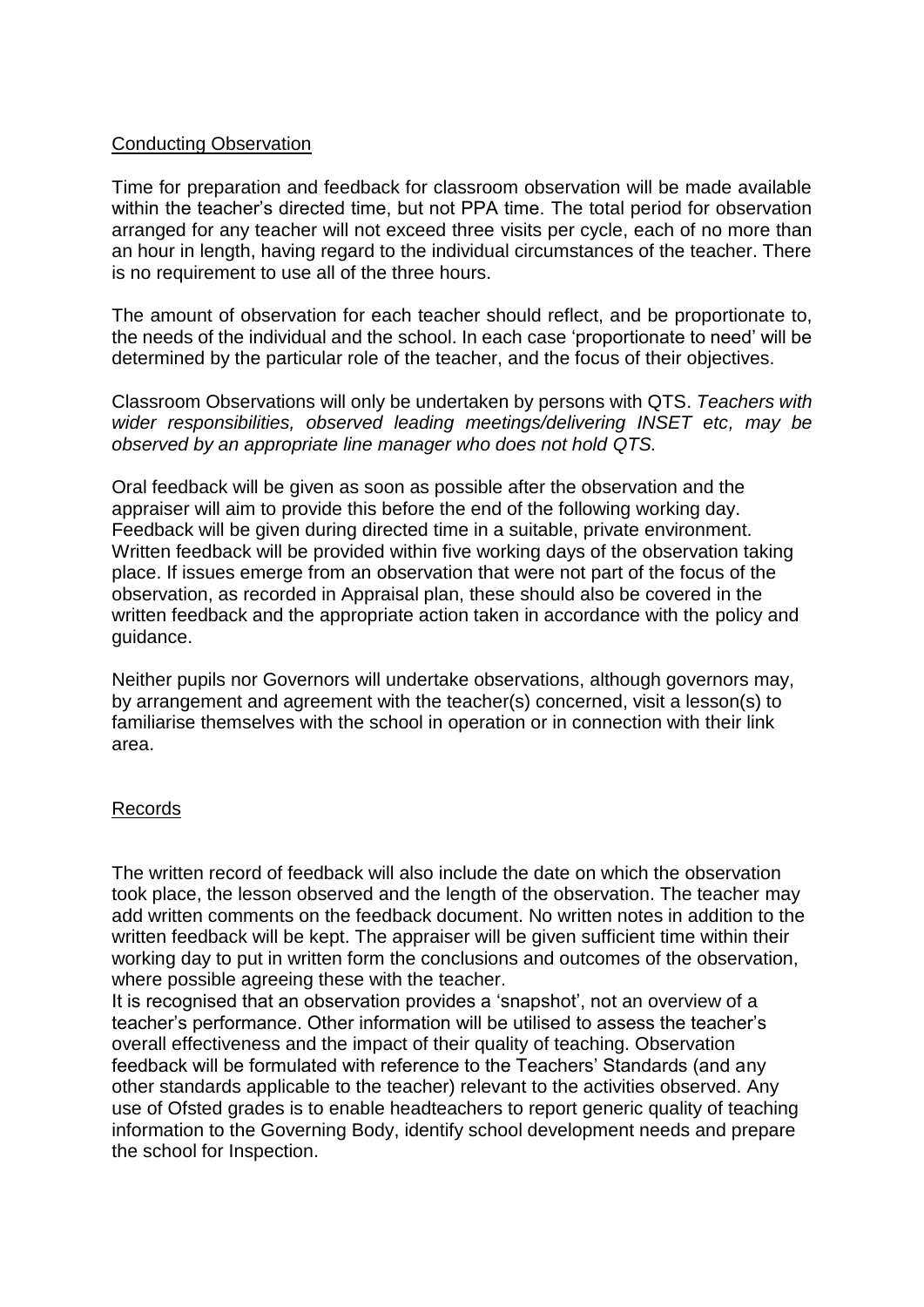Teachers will be provided with all written accounts of observations.

#### Classroom Observation and Formal Capability Procedures

Where evidence emerges about the appraisee's performance which gives rise to concern during the cycle, additional observations to those recorded at the beginning of the cycle may be arranged, subject to a formal review meeting being held in accordance with the policy.

For teachers entering the 'Teachers Experiencing Difficulty' section of the Appraisal Policy or already on a formal capability procedure, an important part of the support offered will be a clearly defined amount of classroom observation, with structured oral and written feedback. The amount of observation will be discussed with the teacher and (as indicated in the Teachers Experiencing Difficulty appendix) their union representative.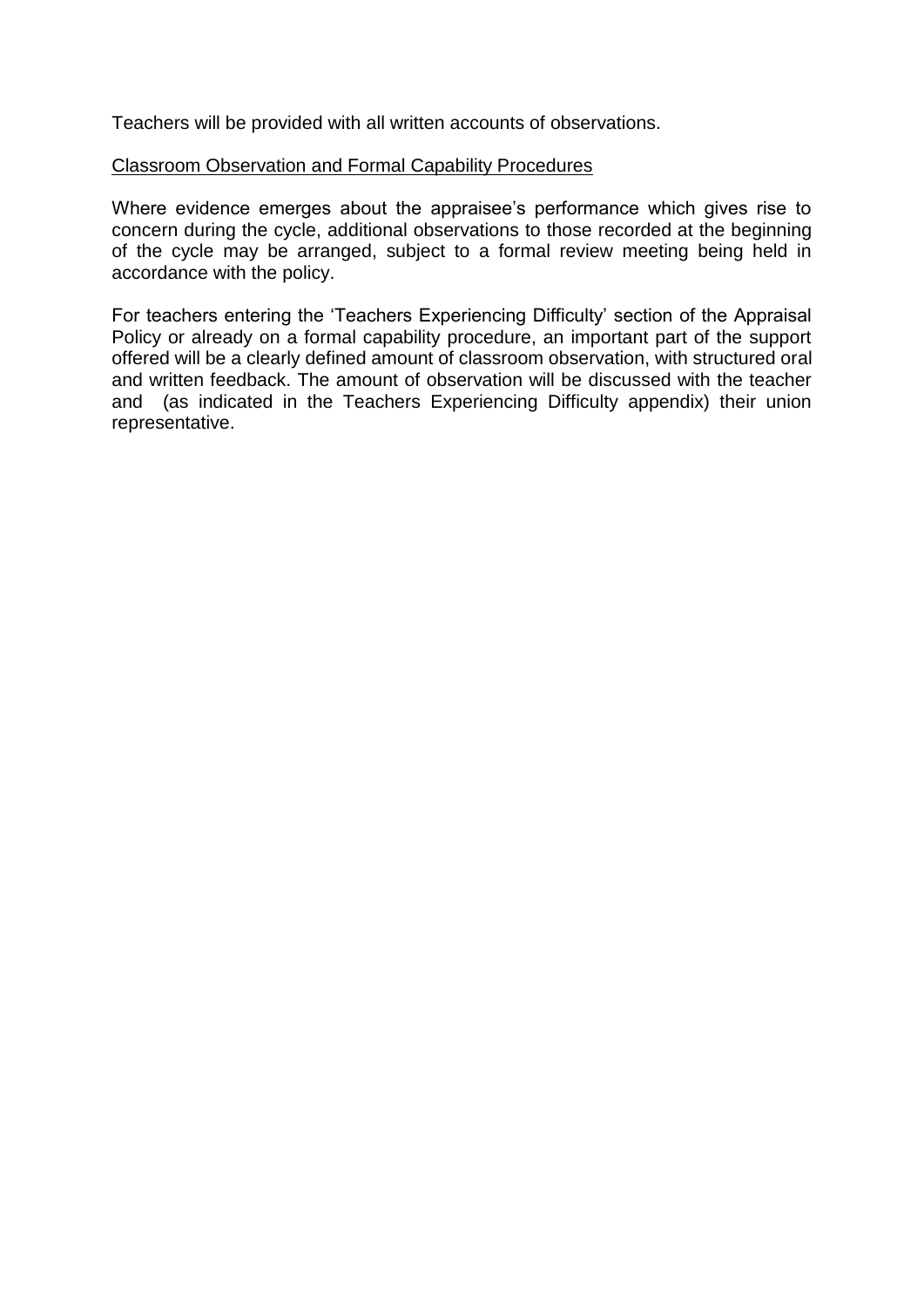## **Appendix 2**

## **Appraisal- Teachers Experiencing Difficulties**

## **Advice on Informal Structured Support and Monitoring**

The school's appraisal policy details the necessary process and steps to be taken to address any identified underperformance issues within appraisal. This document provides additional advice and guidance for schools in implementing informal structured support and monitoring for relevant teachers.

It is important that the 'Teachers Experiencing Difficulties' section of the Appraisal Policy is read first.

#### Preamble

1. Underperformance or lack of competence may affect teachers at all levels any time in their careers and such teachers are entitled to sympathetic consideration and active support from colleagues in the school. This procedure deals with identifying the nature of the problems, the needs of the teacher and establishing an appropriate support programme.

2. The nature of concern about performance or omission, its level of seriousness and cause(s), must be communicated at the outset to the teacher, investigated and identified by structured information gathering and systematic recording.

3. The Appraiser must inform the Headteacher when they develop concerns about the performance of a teacher, such that they are contemplating a review meeting to consider implementation of a structured support and monitoring programme. Likewise, a Headteacher or senior leader who identifies significant concerns about a teacher's performance should ensure the appraiser is informed and that appropriate measures are taken.

4. The Headteacher will need to ensure that the Appraiser has the necessary knowledge, skills and experience to determine an appropriate structured support and monitoring programme and its implementation. The Headteacher should review whether: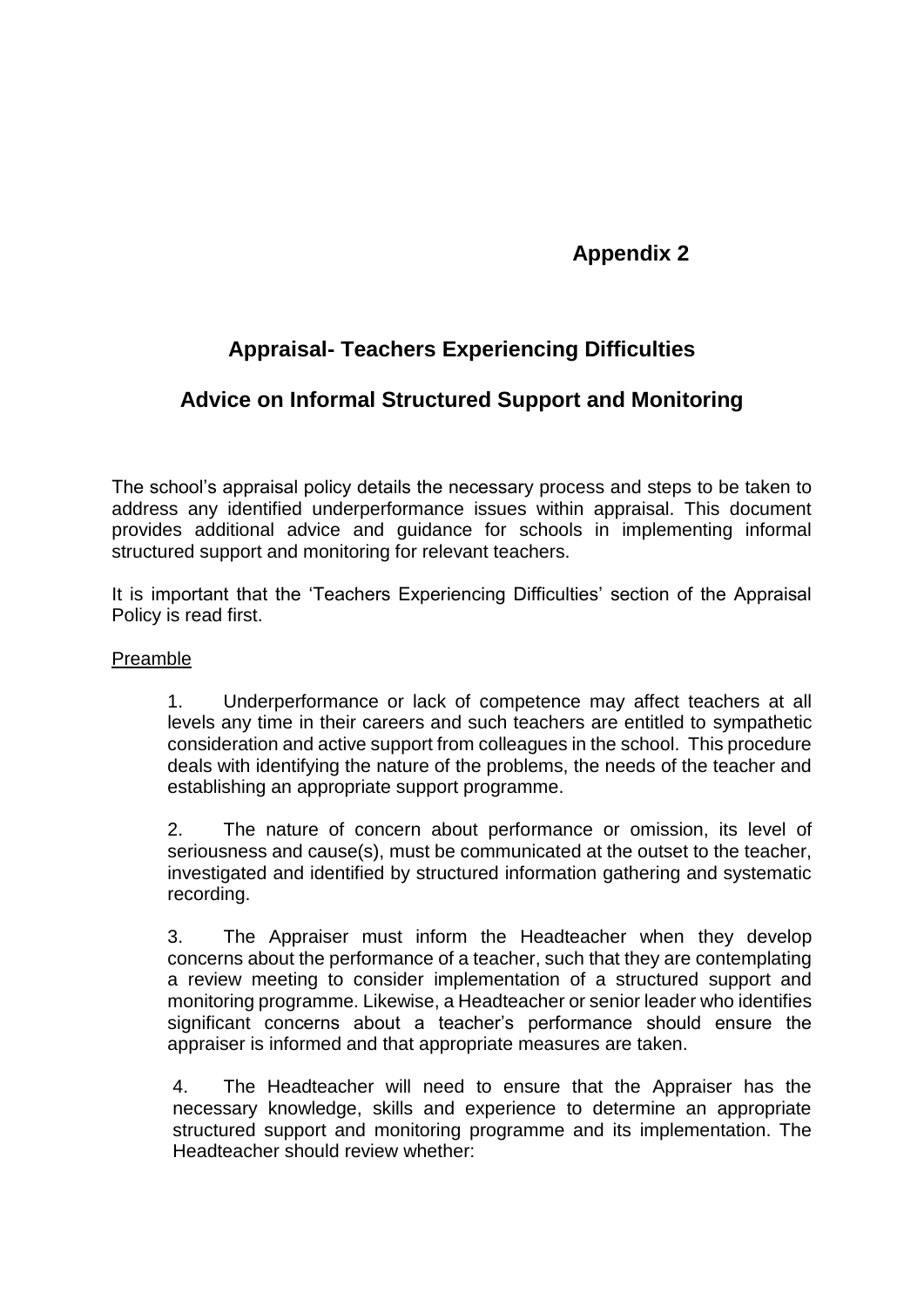- the appraisal process has been operated fairly and appropriately so far
- whether the teacher has received appropriate, timely feedback and clarity on the expected standards of performance and
- relevant CPD, through the performance management process and provision linked to school priorities (SIP)

in recent cycle(s).

5. The Headteacher should ensure that the teacher is involved in determining an appropriate support programme. It should be stressed that the aim of the support programme is to help the teacher to improve and develop the performance of his/her duties in the interests of the pupils, teacher and the school as a whole. Ideally the action plan should be agreed with the teacher.

6. Advice on these procedures may be sought from the CAYA HR Advice and Guidance Service (for subscribing schools), at this stage.

## Identifying the Problems

- 1. Where there is any concern about a teacher's professional performance it is necessary, at the outset, to identify any specific problems being encountered by the teacher.
- 2. Where there is evidence from a G.P. and/or the Authority's Occupational Health Physician that health may be a factor impairing work performance, their advice will be sought:
	- To ensure the teacher is fit for work and the duties of a teacher
	- To seek recommendations as to whether any reasonable adjustments should be considered to enable the teacher to fulfil their duties.
- 3. Consideration should also be given to whether there are any other school policies or procedures which are relevant to the circumstances and that they are applied appropriately. (eg Stress Management, Management of Sickness Absence)
- 4 a) The appraisal process will be the key source of information that raises any concern and prompts a decision to investigate further. Annual, ongoing evaluation of a teacher's performance, in the context of the Teachers' Standards, conducted by the appraiser and through the teacher's self-evaluation, will clarify any areas of concern. Teachers will be assumed to be meeting the Teachers' Standards unless clear documented evidence to the contrary is provided.
	- b) Evidence of unsatisfactory teaching from an Ofsted Inspection or HMI visit may provide information about a teacher's performance which raises, or contributes to, the identification of a concern and/or the need to investigate further. It is acknowledged that this is only an example of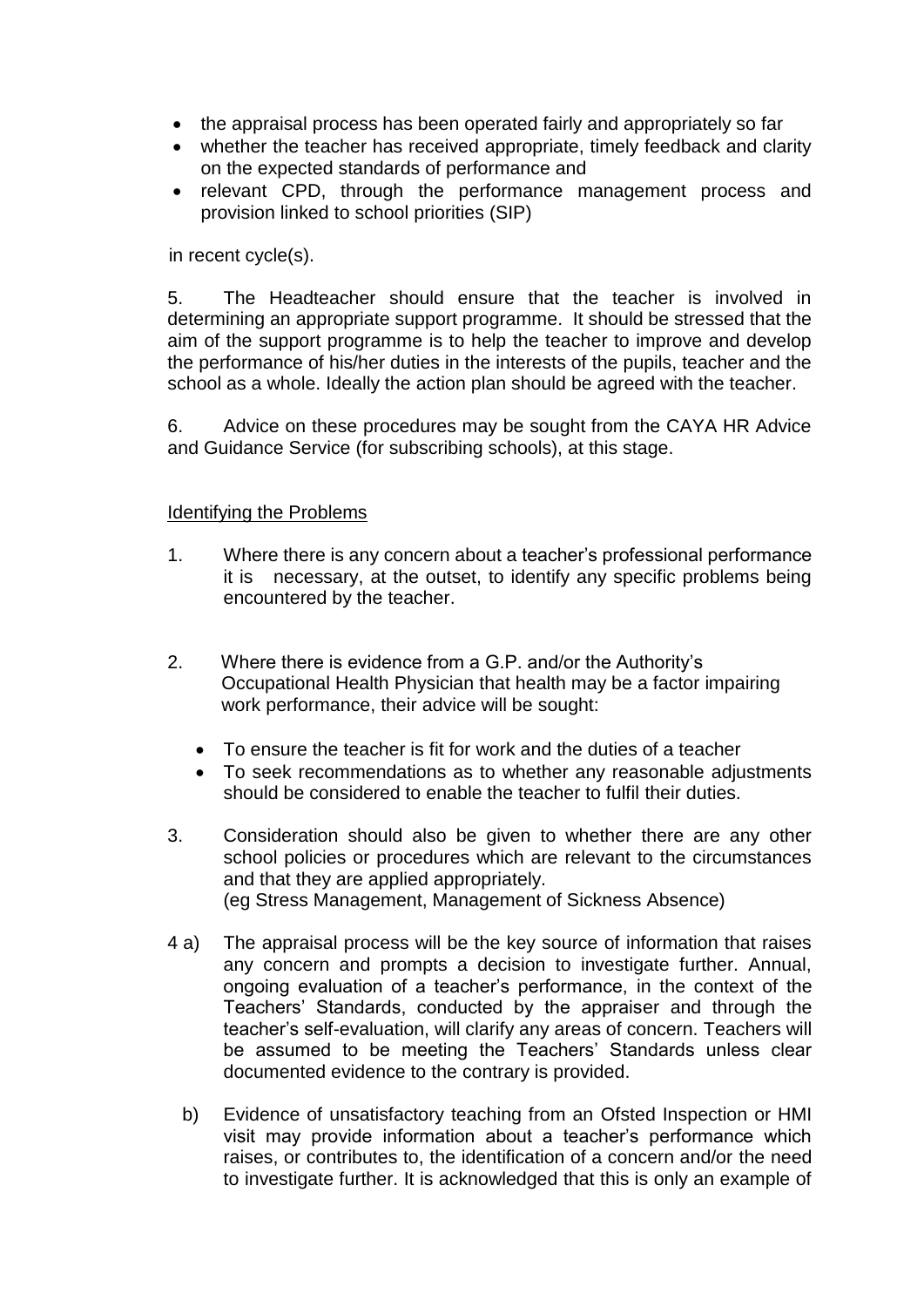the teacher's practise and may just relate to an aspect of performance. Therefore the decision to investigate and address a concern would only arise where there is other evidence that suggests there is an ongoing problem.

- c) Observation within the teaching situation by a senior member of staff and/or an Adviser may assist in clarifying the precise nature and origin of the difficulties. Where this is in addition to the observations identified within the original appraisal programme, these should be arranged in consultation with the teacher concerned wherever possible.
- d) Observation reports will be supplemented by all available information from the school's Quality Assurance systems and, in particular, pupil outcomes.

In assessing how serious are the identified performance concerns, impact on pupils' learning will be a key consideration. Performance concerns, in relation to additional responsibilities of teachers and senior leaders may also arise and would, likewise, need to be identified and evidenced.

- 5. It is important that the teacher knows at the outset what is expected of them. During the annual appraisal meeting the appraiser should check that the teacher is clear on:
	- the responsibilities of their job (is the Job description up to date?)
	- the standards expected in the job (Teachers Standards 2012 for all teachers, except QTLS holders, and Post Threshold, AST standards etc., where relevant)
	- the person to whom he/she is responsible for the job (line manager)

If the person specification for the job is available this would also help to clarify the competence requirements in terms of knowledge, skills and experience.

## **Timescale**

The timescale adopted will be in accordance with the seriousness of the identified underperformance. The period given within the Appraisal process for significant improvement to take place would normally be 10 weeks and not less than 6 weeks. (see Flowchart for overview)

It is strongly advised that an interim review is scheduled for around 6 weeks into the programme. This will enable the appraiser and teacher to establish whether expected progress is underway and whether any adjustments to the plan should be made. If the appraiser identifies concerns that reasonable progress is not being made they should inform the Headteacher, who is advised to take action as detailed in paragraph 5 below. This will involve initiating a new 10 week programme or, *in extreme cases, where there are health and safety concerns and the learning of pupils is jeopardised,*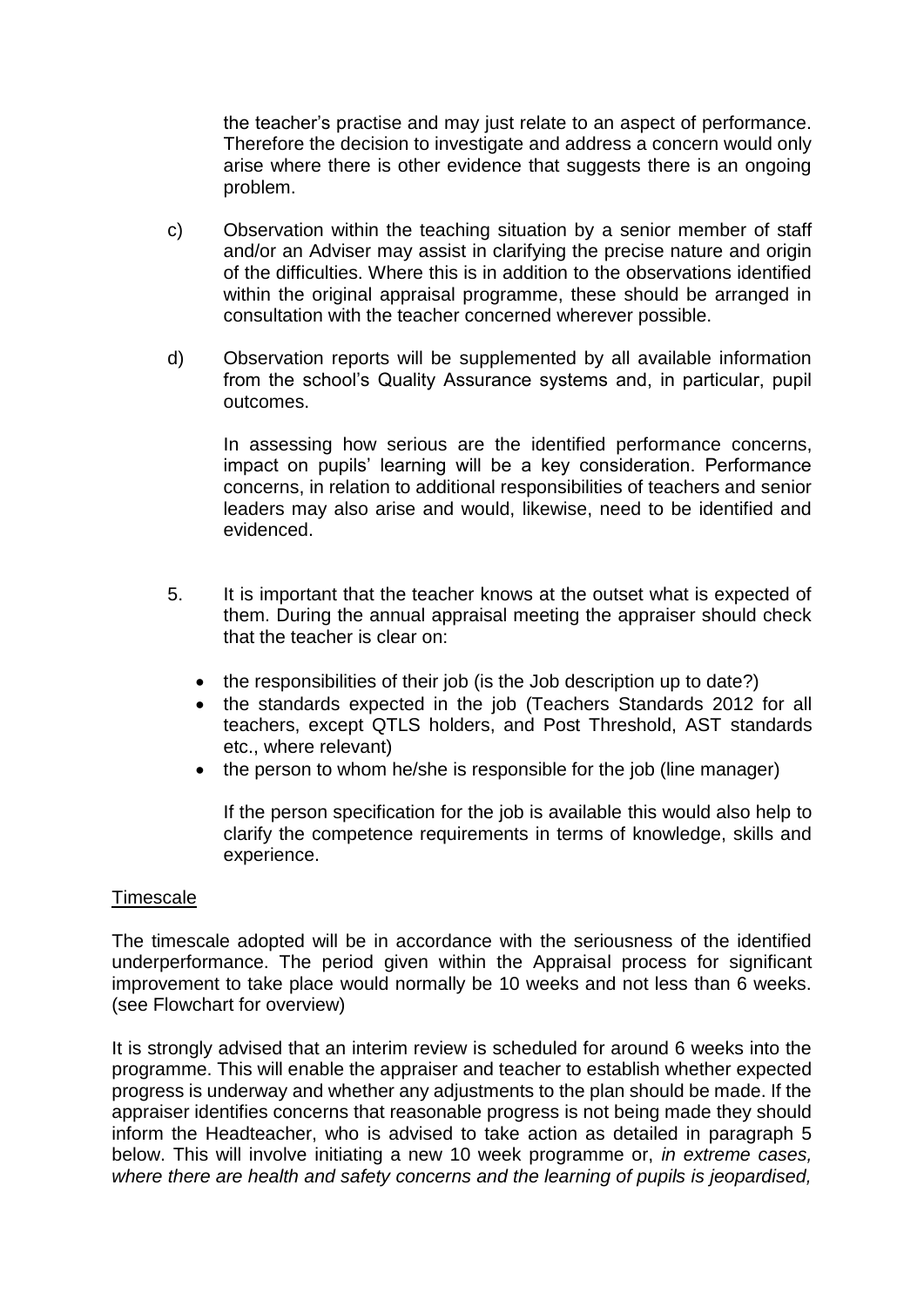*a maximum of 4 weeks will be allowed for improvement to take place. The level of improvement would need to be such that the health and safety issues are resolved and learning is taking place. Where this is not secured, a meeting will be called to consider the application of the Formal Competence procedure.* 

Where there is evidence that sufficient improvement is taking place the programme of structured support and monitoring may continue for, up to, a total of 10 weeks aimed at securing performance at the expected standard.

## Action

- 1. Having identified any concerns about performance through everyday staff management and appraisal, a teacher should have the opportunity to explain the reasons for the concerns and have an opportunity to address the situation.
- 2. Details of any concern about performance will be brought to the teacher's attention. The Appraiser will record any action taken and the teacher's response when explanation is sought. The teacher will be informed that he or she has a responsibility to achieve a professionally acceptable standard. The teacher will be informed what is required, how their performance will be reviewed, the period of review, what support will be available and that application of the Formal Competence Procedure will need to be considered if there is insufficient improvement. Subsequent advice and support may achieve the desired and agreed changes in performance.
- 3. It is anticipated that most concerns will be dealt with through this management process and within appraisal.
- 4. Where the cause of the criticism or complaint concerning a teacher's professional competence continues, further action will be necessary to deal with the specific problems which are being encountered by the teacher and which are a cause of concern. If the teacher has not been willing to cooperate in addressing the concerns this may be regarded as misconduct, leading potentially to action under the school's disciplinary procedures.
- 5. The period of informal support and counselling should not go on for too long. The period of informal support should therefore be no longer than 10 weeks and less may sometimes be appropriate. There should be a clear indication of improvement. As noted above, an interim review should be held around 6 weeks into the plan. Where the appraiser then informs the Headteacher that little progress has been achieved, the head is advised to call a meeting outside of the appraisal process with the teacher, their representative and the appraiser. The head may be supported by their HR adviser.

The purpose of the meeting is for the head to assess the overall situation, receive the views of the teacher and their representative about the process they are undergoing and consider the wider context of the teacher and school. As a consequence, the head should review the process and plan for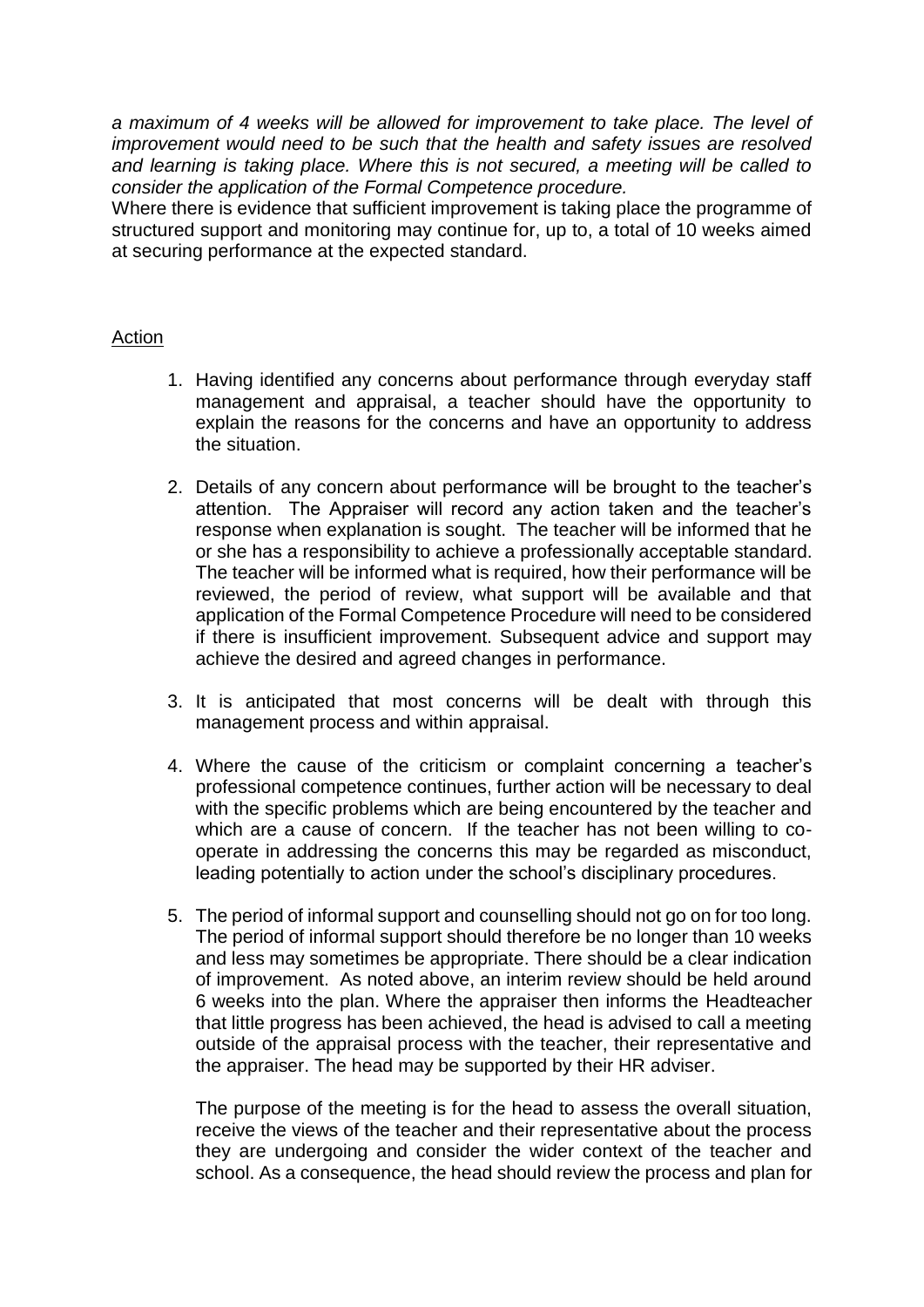improvement. This meeting enables the union representative to be fully informed of their member's situation, to advise their member accordingly and provide their professional input, including seeking to reach agreement on the objectives and monitoring arrangements, ensuring the programme of support is the most effective and relevant possible. As outlined above, two outcomes are possible:-

a) Taking account of the additional information available, a revised 10 week programme should be adopted. It is good practice for this to be agreed with the teacher. During the programme for improvement an interim review with the teacher, appraiser, union representative and HR officer is advised. At end of the agreed period (normally 10 weeks), a further meeting outside of appraisal should be held with the same relevant parties to assess whether the changes have enabled the programme of support delivered to have been appropriate and robust. An assessment will be made of the teacher's progress.

If the standards are now being met, the normal appraisal process would then continue. If there has been significant improvement and standards are nearly met, the Headteacher has the option to instigate a further 6 to 10 week programme of monitoring and review to enable the teacher to fully meet agreed expectations and show these can be sustained.

 b) Alternatively, the Headteacher may assess that the situation is exceptional and so serious (as described above) that a 4 week programme to seek resolution of Health and Safety concerns and/or ensure that pupil learning is taking place should be applied.

#### **Outcomes**

A formal review meeting will be held at the end of the adopted period of view and assessment, involving observation and collection of a range of other information illustrating the quality of performance. A firm conclusion should be reached and the outcome will be one of the following:

- i) Confirmation that the expected standards have been reached and that the normal appraisal cycle will continue.
- ii) Extension to the period of informal support to allow time for further improvement. This would be appropriate where significant improvement has been demonstrated, yet further development in performance is necessary to meet all the required standards and for the teacher to demonstrate they can sustain these independently. The extension would be of 6 to 10 weeks in length. The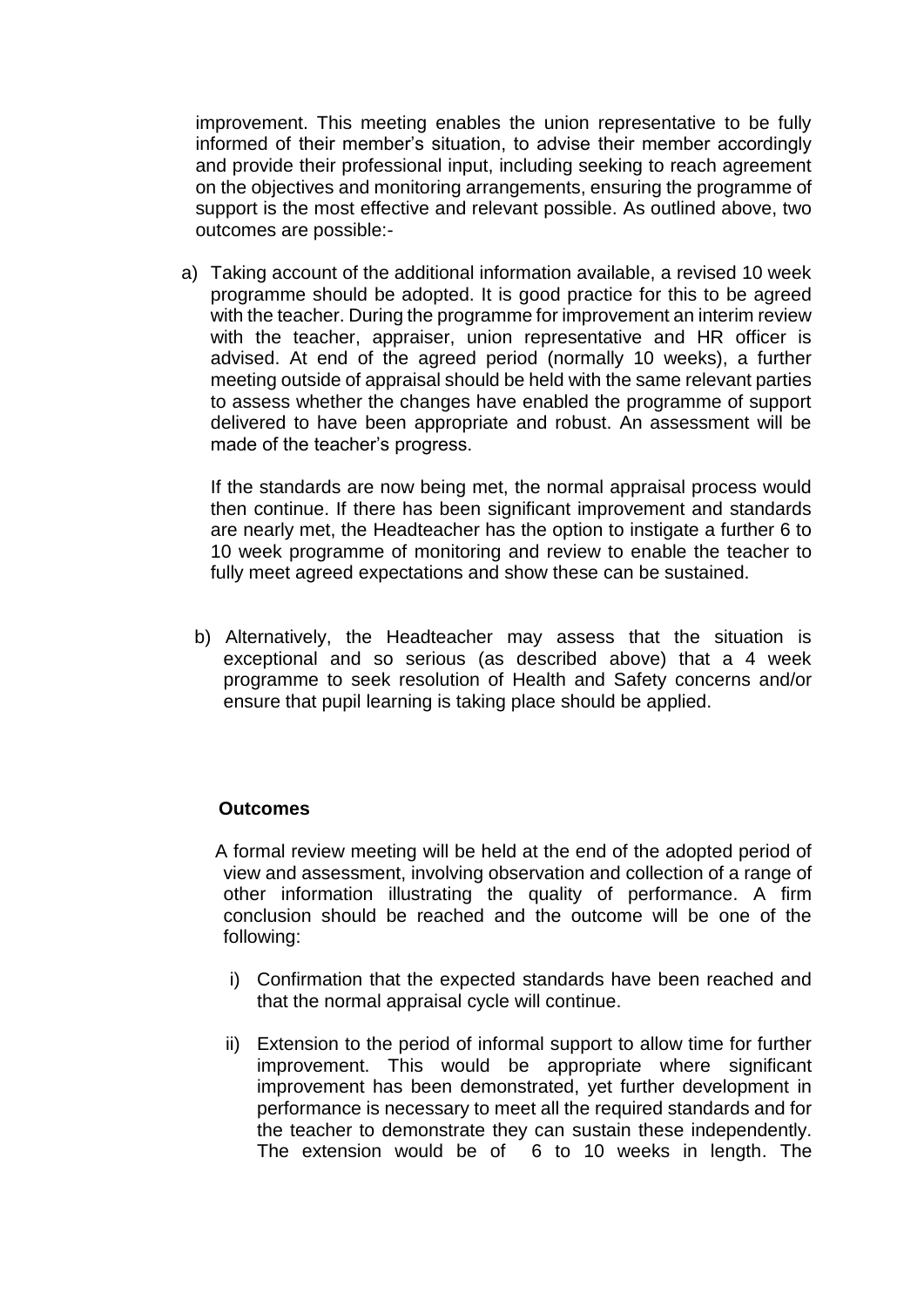Appraiser/Headteacher will take account of any previous extensions to the programme of support and monitoring.

iii) The calling of a formal meeting to consider the implementation of the Formal Competence Procedure. (details of the requirements to fulfil and guidance on arrangements can be found in both the Appraisal Policy and Competence Procedure)

## **Making it work**

## Identifying the Problems

The following may help in determining what exactly is contributing to the performance issues and thus the considerations that should inform any action to address.

- What is the wider context the school's situation, turbulence, vulnerability to Ofsted judgement?
- New leadership in the school or new Appraiser? How robust/shared are judgements and strength of school's Quality Assurance processes?
- Individual teacher new to school or to role? Career stage and previous 'judgements'/indicators of performance? Is this the first time any issues have been raised in any way? Has something changed suddenly or over time? Has all feedback from various sources been accurate, fair and honest (in terms of what is included or significant omissions)?
- Individual teacher- personal circumstances (where shared by teacher), health issues, commitment demonstrated to their role and the school, self-evaluation?
- What are relationships like between colleagues and what support is available within the school? Are all teachers clearly subject to the same expectations?

## Action

- $\checkmark$  Headteacher ensures Appraiser is suitable for the circumstances and has mentor support.
- $\checkmark$  Teachers' Standards are a regular reference point in the school and staff know what meeting the teaching standards looks like in terms of the day to day practice in the school (not treating them as a checklist), using the school's own systems/policies. (E.g. Teaching and Learning Policy, assessment routines and moderation, behaviour procedures etc.)
- $\checkmark$  A richness of data is used to identify specifically what needs to improve.
- $\checkmark$  An action plan format would facilitate the detailing of the necessary components of the support and monitoring process, with a range of evidence and concrete success criteria to ensure clarity of expectations for all parties.
- $\checkmark$  The original appraisal objectives may be revised or elaborated and broken down into actions.